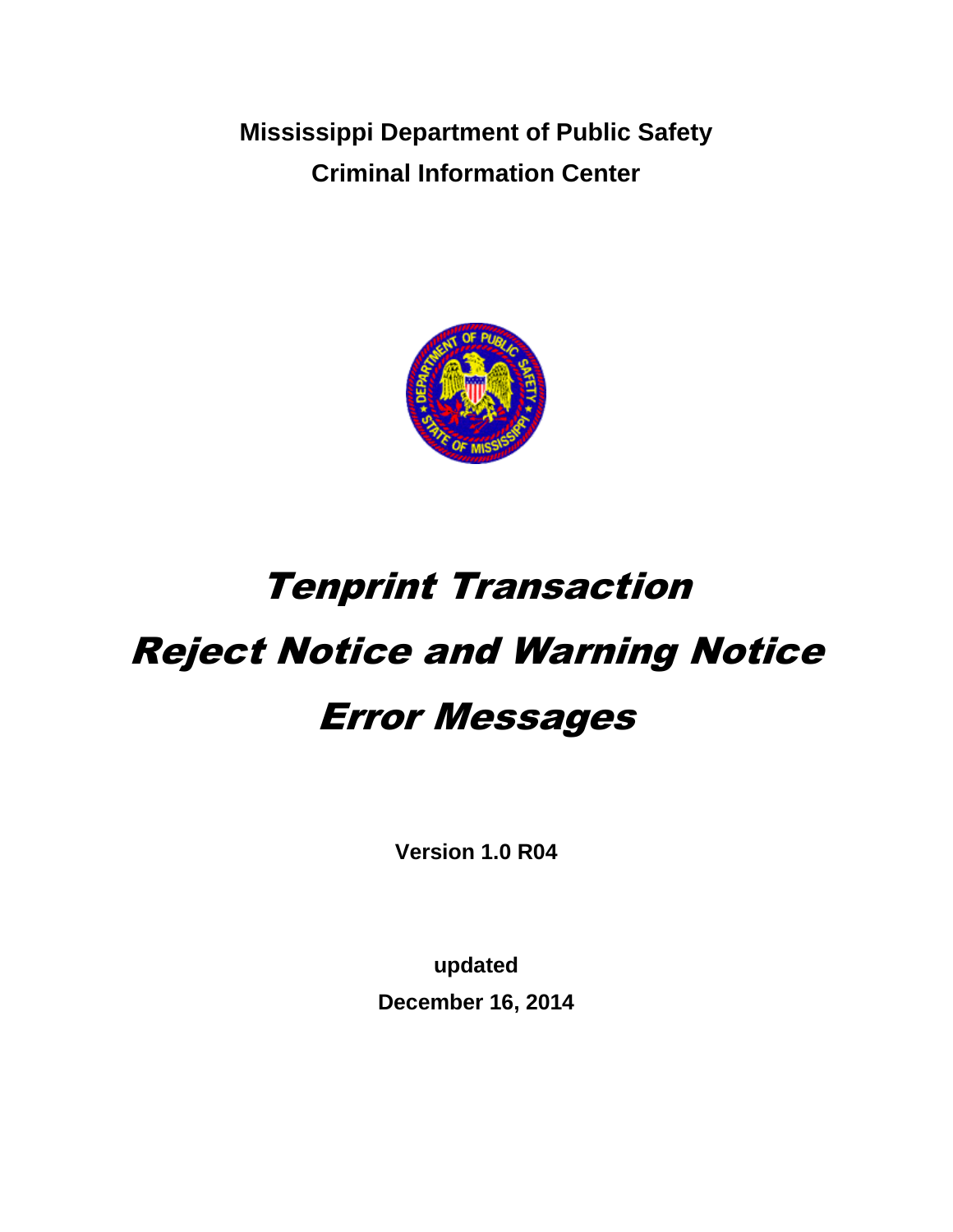## **TABLE OF CONTENTS**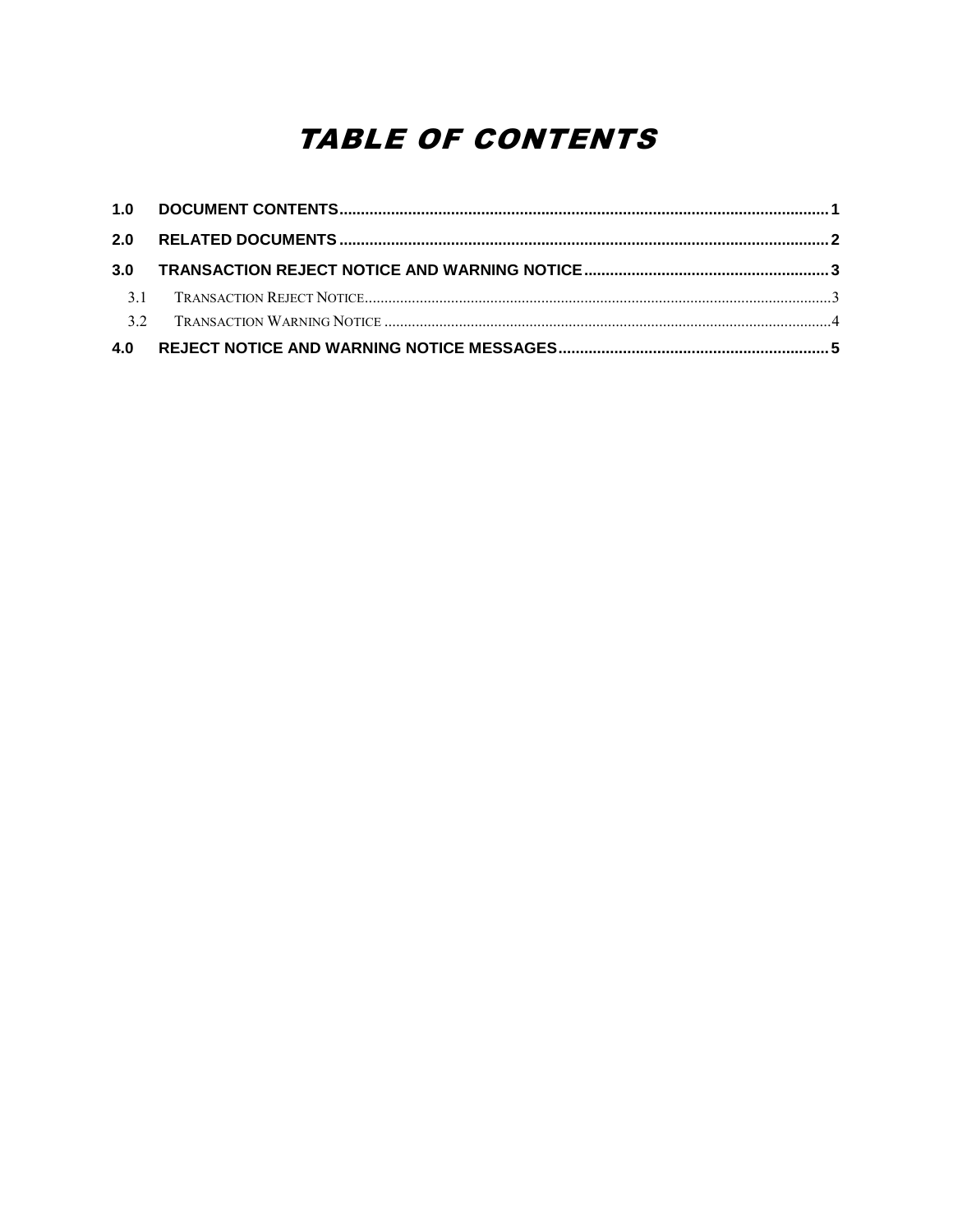### *1.0 DOCUMENT CONTENTS*

This document provides a list of all errors that will cause an arrest, applicant, or DOC intake tenprint transaction to be rejected. It describes the contents of each error message along with details on why the rejected value is invalid.

Messages beginning with 'U2' or 'U6' will most likely require the scanning station configuration or software be corrected. The information provided in the Cause/Action should be useful to the scanning station vendor.

Messages beginning with 'U5' or 'U8' are usually caused by data entry errors that were not detected by the scanning station. Usually, the scanning station operator will be able to correct and successfully resubmit the transaction.

Messages beginning with 'U7' will usually require that the CIC determine the cause of the error. Contact the CIC at 601-633-2600.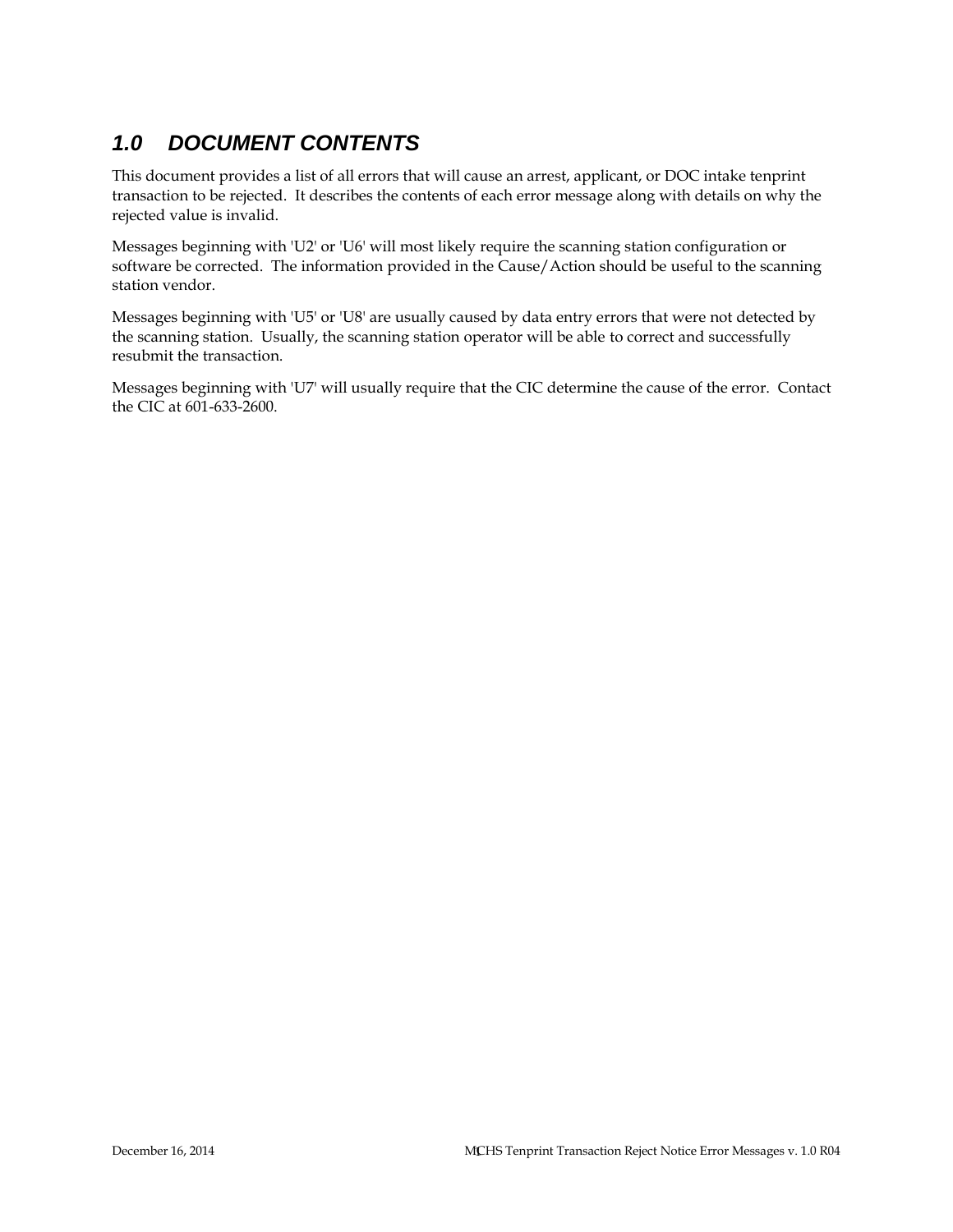### *2.0 RELATED DOCUMENTS*

Field by field explanations on how to complete a fingerprint card and how to record the data on a card scan or live scan a scanning station are found on the Mississippi Department of Public Safety's web site. Go to www.dps.state.ms.us. Under 'Resources', select 'Support Services'. Then, under 'Support Services', select 'Support Services Manuals'.

Documents include:

- State Arrest Fingerprint Card Instruction Manual
- Applicant Fingerprint Card Instruction Manual
- Card Scan Arrest Fingerprint Transaction Instruction Manual
- Card Scan Applicant Fingerprint Transaction Instruction Manual
- Live Scan Arrest Fingerprint Transaction Instruction Manual
- Live Scan Applicant Fingerprint Transaction Instruction Manual
- Live Scan DOC Fingerprint Transaction Instruction Manual

The values for many of the fields in the transactions must be selected from a set of valid values defined by the CIC for use in the Mississippi Criminal Information System. These values are included in the documents listed above. The list of valid Mississippi state statute citations changes periodically. A recent listing is also available on the web site listed above.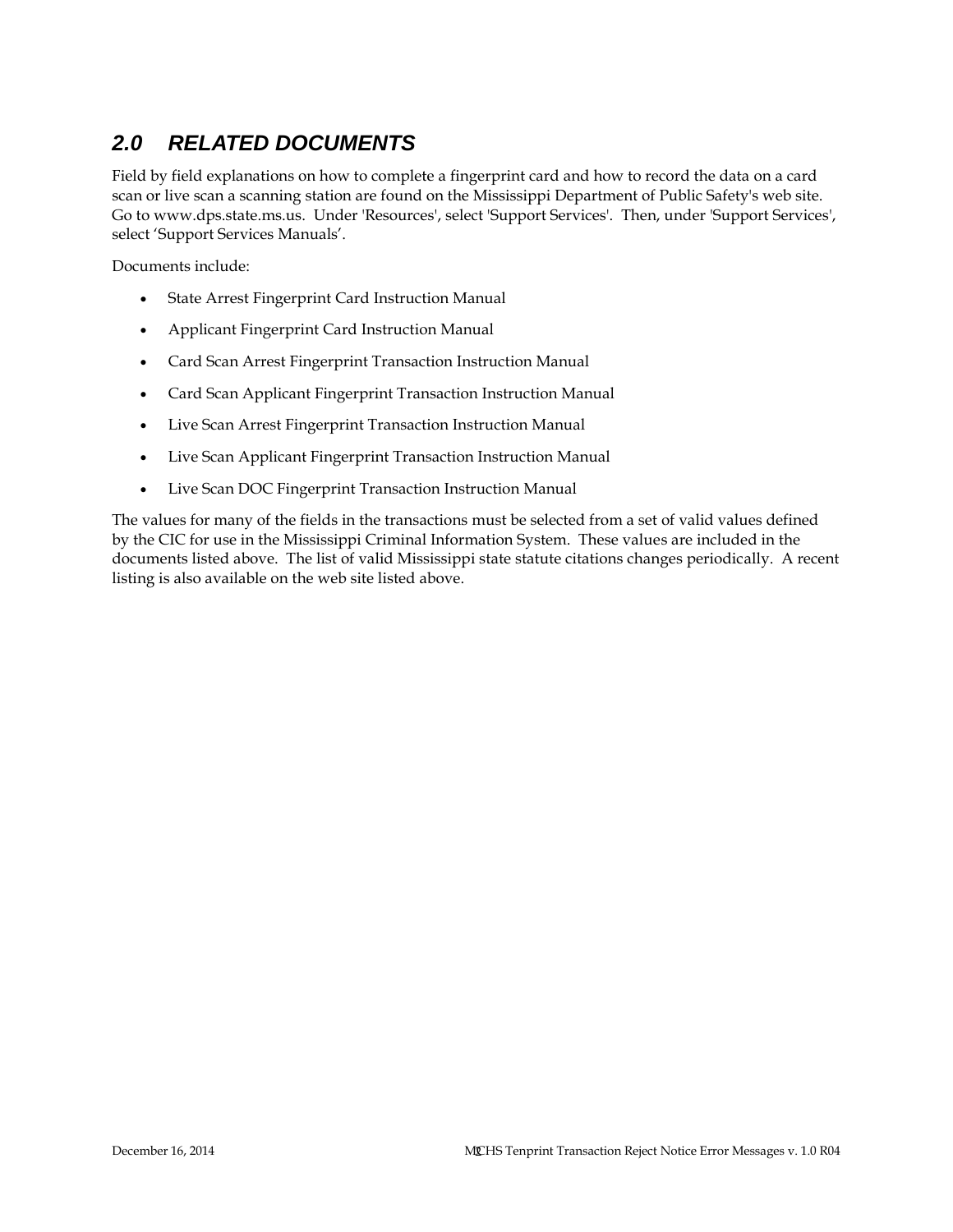### *3.0 TRANSACTION REJECT NOTICE AND WARNING NOTICE*

#### **3.1 Transaction Reject Notice**

A Reject Notice is automatically emailed to a scanning station or email account when a tenprint arrest, applicant, or DOC intake transaction is rejected. Each Reject Notice contains information to identify the transaction and fields which are in error.

The Transaction Reject Notice shows the field name and the problem detected. The same field is listed more than once if more than one problem is found. Only fields with problems are listed. . The IDC column identifies a specific record within the transaction – this is especially useful when there are multiple records of one type (e.g., there is one Type 4 fingerprint record for each fingerprint). The OCC field identifies the occurrence within a field that may have multiple values (e.g., more than one SMT may be entered).

An example of the Transaction Reject Notice is shown below.

```
TRANSACTION REJECT NOTICE
Type of Transaction: Applicant
Subject Name: SMITH, JOHN
Subject Date of Birth: 20020215<br>Transmitting Agency: MS00140123
Transmitting Agency:
                                   CLARKSDALE PD<br>1s140123
Station/Operator:
                                    CLARKSDALE PD
Station Location and Type:
Transaction Control Number:
Applicant Agency: (APP only)
-or-
Arrest Agency: (ARR only)
-0r-DOC Agency: (DOC only)
                                 CLARASDADD 12<br>Local Agency Live Scan<br>20021375<br>MS000000001
                                    Health Dept
Print Agency: MS0140123
                                   CLARKSDALE PD<br>20020329
Date Transaction Created:
Bate Hansaction Created: 20020329<br>Received at MCHS Prescreening: 20021112 10:40<br>Version Number: 0200
Version Number:
Equipment: LiveScan Maker, Model JS-920,
                                   Serial No. 112-346
Originating Agency Case Number:
2002-16329F
(ARR and APP only)
Arrest Tracking Number: (ARR only) 125356
Highest Severity: (ARR only) Felony
Reason Fingerprinted: (APP only) Gaming App 75-76-33<br>DOC Number: (DOC only) DOC12345
DOC Number: (DOC only)
FIELD/VALUE IDC OCC UNCORRECTABLE PROBLEM
Date of Birth '20011010' 1 1 U506 Date is more recent than 14
                                    years ago
Hair Color 'Blueberry' 1 1 U701 Value not on MCHS edit table
                                   Hair Color
```
The Transmitting Agency is the agency ORI associated with the scanning station. The print agency is the agency ORI that is responsible for taking fingerprints. When a card is processed on a card scan station, the print agency may be different from the transmitting agency.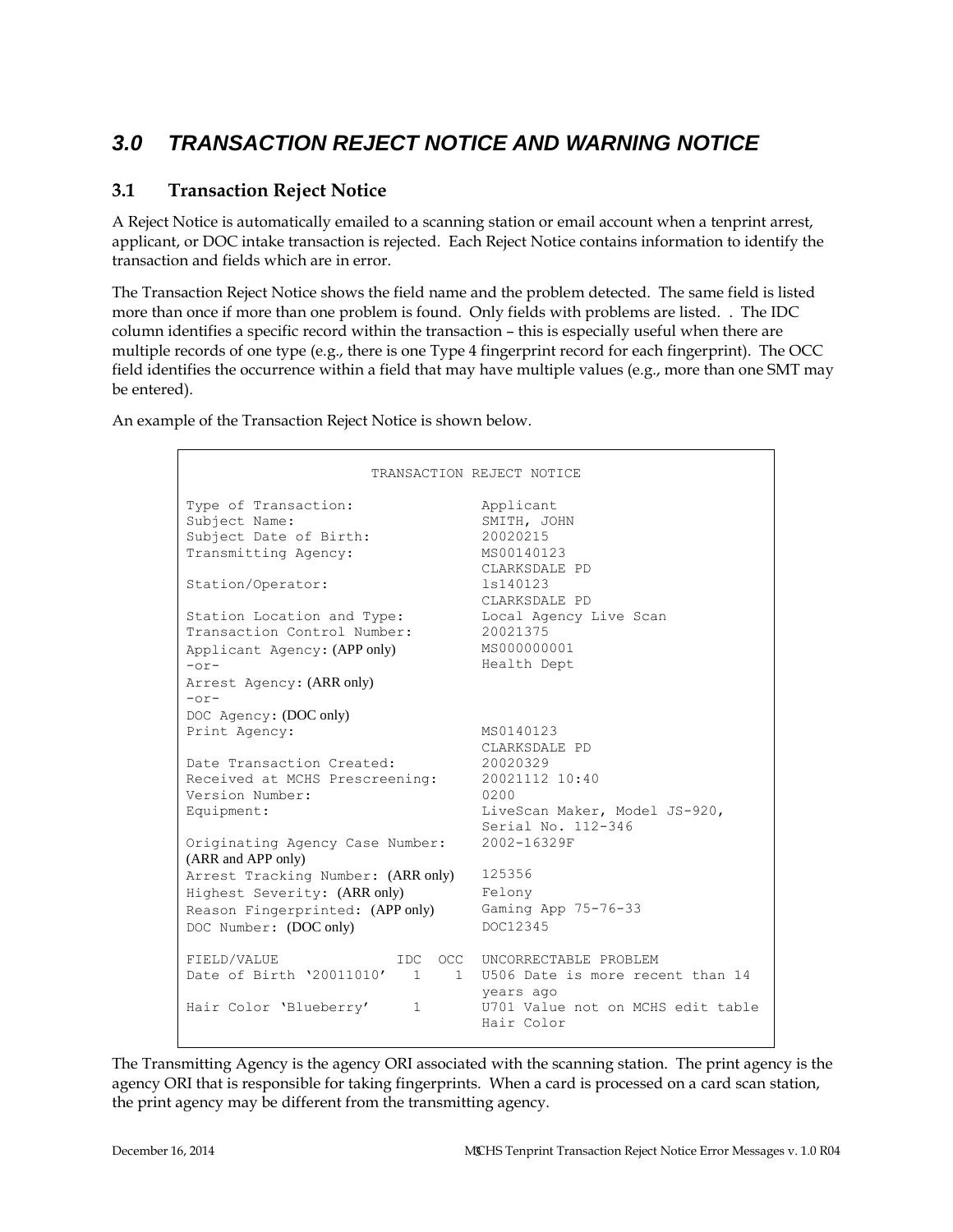The Highest Severity indicates the highest severity specified in the arrest charges.

#### **3.2 Transaction Warning Notice**

If a transaction contains Type 10 Facial photo and SMT photo and/or Type 15 Palm Print records and the only errors are detected in Type 10 and/or Type 15 records, the transaction will NOT be rejected by Prescreening. However, a Transaction Warning Notice is generated. A Transaction Warning Notice is similar to the Transaction Reject Notice but (1) the title on the notice is "TRANSACTION WARNING NOTICE" and (2) the Subject line in the email is Warning: <original transaction subject line>.

If a transaction contains Type 10 and/or Type 15 records and errors are detected in both Type 10/15 records and Type 1, 2, or 4 records, both a Reject Notice and a Warning Notice are sent.

The purpose of the Warning Notice is to take steps to ensure they are eliminated in future transactions.

Additionally, if one or more Type 15 records have one of the following types of errors, all Type 15 records are removed from the transaction: parse errors, invalid combination of palm positions, scanning station not authorized to submit palm prints.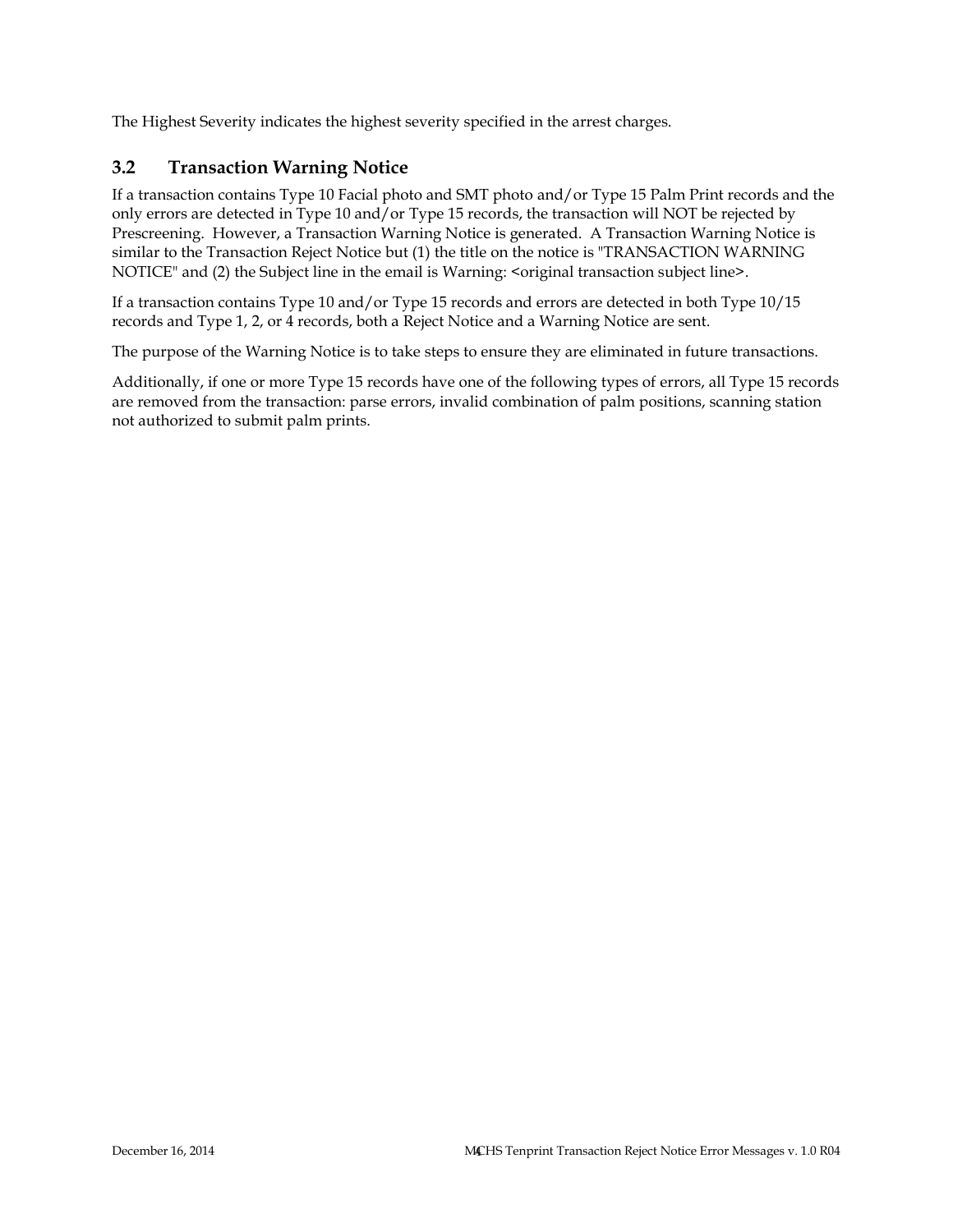## *4.0 REJECT NOTICE AND WARNING NOTICE MESSAGES*

The following table describes the cause of each message and indicates the required action, if applicable. If an error message is in a Reject Notice, the transaction was rejected. The error must be corrected and the transaction must be resubmitted. If an error message is in a Warning Notice, it will not cause the transaction to be rejected. The error should be corrected/avoided in subsequent transactions.

In the description of the cause the following terms are used: A 'multi-part field' contains multiple pieces of information. For example a Driver's License contains both the place of issuance and the number; and the residence contains street address, city, state, and zip code. A 'repeating' field is one that can have more than one value. For example, a person may give more than one date of birth; or a person may have multiple scars, marks and tattoos.

| <b>Message</b>                                                                                                          | Cause/Action                                                                                                                                                                                                                                                                                                                                                                                                                               |
|-------------------------------------------------------------------------------------------------------------------------|--------------------------------------------------------------------------------------------------------------------------------------------------------------------------------------------------------------------------------------------------------------------------------------------------------------------------------------------------------------------------------------------------------------------------------------------|
| C121 Type 10 Facial/SMT: Record was discarded<br>due to parse errors                                                    | If this message appears on a warning notice, there are other error<br>messages regarding parsing problems. If a parsing error occurs<br>in a Type 10 Facial/SMT record, the record is removed from the<br>transaction before the transaction is processed by MCHS and the<br>FBI.                                                                                                                                                          |
| C122 Type 15 Palm Print: All palm print records<br>were discarded due to parse errors                                   | If this message appears on a warning notice, there are other error<br>messages regarding parsing problems. If a parsing error occurs<br>in a Type 15 Palm Print record, all palm print records are<br>removed from the transaction before the transaction is processed<br>by MCHS and the FBI.                                                                                                                                             |
| C123 Type 15 Palm Print: All palm print records<br>were discarded because a complete palm print set<br>was not provided | If the set palm impressions from of all Type 15 Palm Print<br>records included in the transaction is not complete (e.g., an<br>upper palm with no corresponding lower palm), all palm print<br>records are removed from the transaction before the transaction<br>is processed by MCHS and the FBI.                                                                                                                                        |
| U201 Transaction File '<(type number, record<br>number)>;<(type number, record number)> ': IDC                          | This scanning station software error must be corrected before the<br>transaction can be resubmitted.                                                                                                                                                                                                                                                                                                                                       |
| values not correctly sequenced                                                                                          | The image records had IDCs that were not sequentially assigned.<br>If an IDC in a record is not one greater than the IDC in the<br>previous record, then the record type number and record<br>number of that record is included in the message. Record<br>number n indicates that it was the nth record in the transaction<br>where the first record is the 0th record. One message will<br>indicate all instances of non-sequential IDCs. |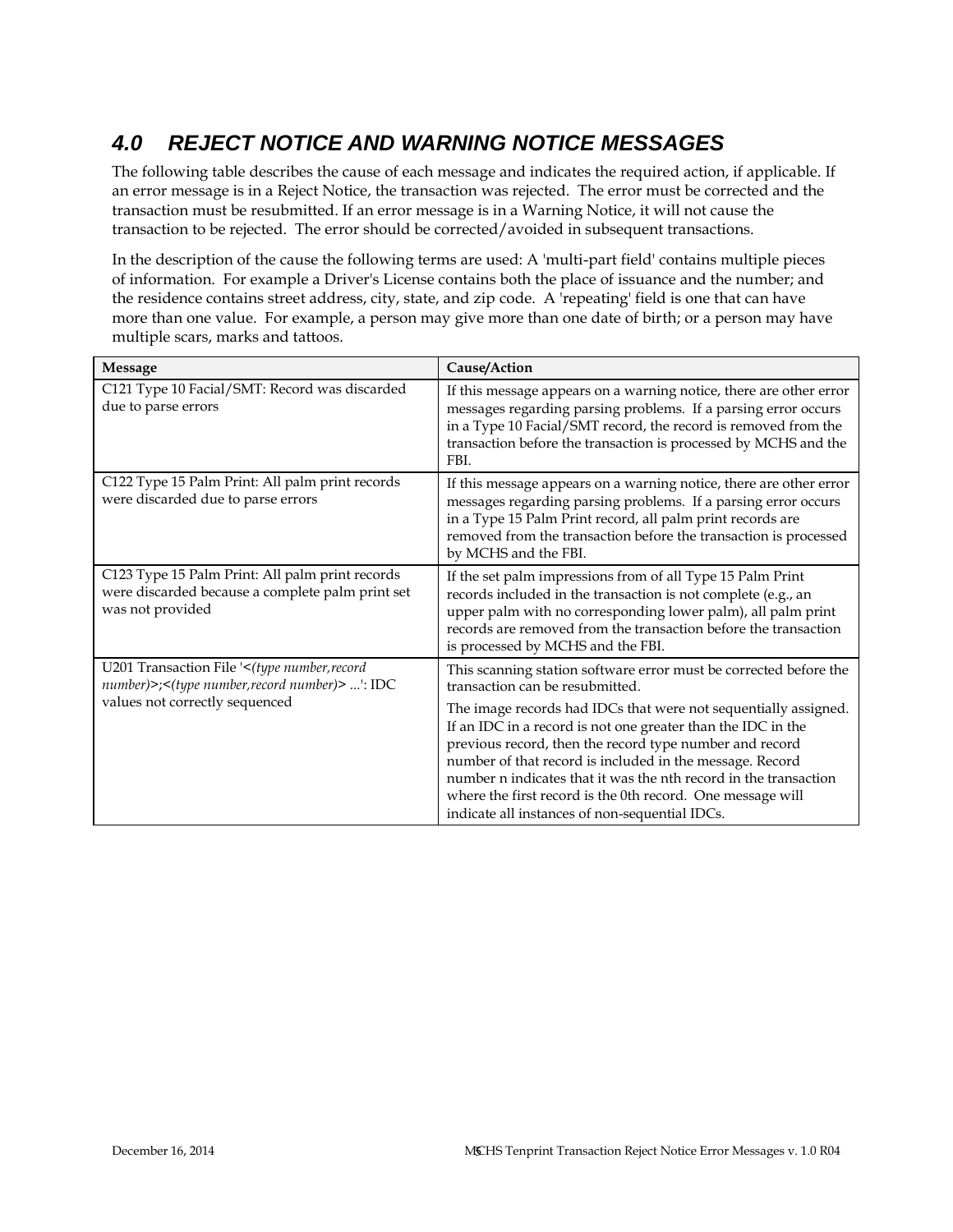| <b>Message</b>                                                                                                                                               | Cause/Action                                                                                                                                                                             |
|--------------------------------------------------------------------------------------------------------------------------------------------------------------|------------------------------------------------------------------------------------------------------------------------------------------------------------------------------------------|
| U203 <subject field="" line="" name="">: Email subject line field<br/>is missing</subject>                                                                   | This scanning station software error must be corrected before the<br>transaction can be resubmitted.                                                                                     |
|                                                                                                                                                              | One of the fields in the subject line is missing. It is constructed<br>as follows:                                                                                                       |
|                                                                                                                                                              | <tot>;<transaction identifier="">;<name>;<dob>;<station type=""></station></dob></name></transaction></tot>                                                                              |
|                                                                                                                                                              | where:                                                                                                                                                                                   |
|                                                                                                                                                              | <tot> is the Type of transaction (from field 1.08), e.g., ARR</tot>                                                                                                                      |
|                                                                                                                                                              | <transaction identifier=""> varies based on the tot:</transaction>                                                                                                                       |
|                                                                                                                                                              | - ARR - Arrest Tracking Number (from field 2.701)<br>- APP - Arr/App/DOC Agency ORI (from field 1.08)<br>- DOC - Department of Corrections No. (from field 2.709)                        |
|                                                                                                                                                              | <name> is the subject's name in last name, first middle suffix<br/>format (from field 2.018)</name>                                                                                      |
|                                                                                                                                                              | <dob> is the subject's date of birth (from field 2.022)</dob>                                                                                                                            |
|                                                                                                                                                              | <station type=""> generated by the scanning station as follows:<br/><math>L =</math> scanning stations at a local agency or at the CIC<br/>with station-submitted transactions</station> |
|                                                                                                                                                              | $C$ = scanning stations at the CIC with operator-<br>submitted transactions                                                                                                              |
| U205 <tag contents="" number="">: Invalid tag format<br/>U205 <tag number="">: Unknown field tag</tag></tag>                                                 | If this message is on a reject notice, this scanning station<br>software error must be corrected before the transaction can be<br>resubmitted.                                           |
| U205 <tag number="">: Field tag contains no data<br/>U205 <tag number="">: Duplicate field tag<br/>U205 <tag number="">: Invalid separator</tag></tag></tag> | The record contains an ANSI/NIST format error making it<br>impossible to correctly parse the fields. Some possible causes<br>are:                                                        |
| In multi-part fields:                                                                                                                                        | Invalid tag format: must be n.nnn<br>$\bullet$                                                                                                                                           |
| U205 <tag number="">: Missing separator(s)</tag>                                                                                                             | Unknown field tag: a field tag was encountered that is not<br>$\bullet$<br>defined for ARR, APP or DOC transactions                                                                      |
| C205 for Type 10 records - same messages as above                                                                                                            | Field tag contains no data: Valid tag but no data<br>$\bullet$                                                                                                                           |
|                                                                                                                                                              | Duplicate field tag: A valid, known tag is encountered twice<br>$\bullet$                                                                                                                |
| C205 for Type 15 records - same messages as above                                                                                                            | Invalid separator: there are multiple occurrences of a value<br>$\bullet$<br>in a non-repeating field                                                                                    |
|                                                                                                                                                              | Invalid separator: an invalid field separator within a field<br>$\bullet$<br>was encountered (first format only)                                                                         |
|                                                                                                                                                              | Missing separator: not enough elements within a field<br>$\bullet$                                                                                                                       |
|                                                                                                                                                              | The valid field tags and their names are listed in the MCHS<br>Tenprint ICD. All vendors will have a copy of this and it is<br>available on the CIC's web page.                          |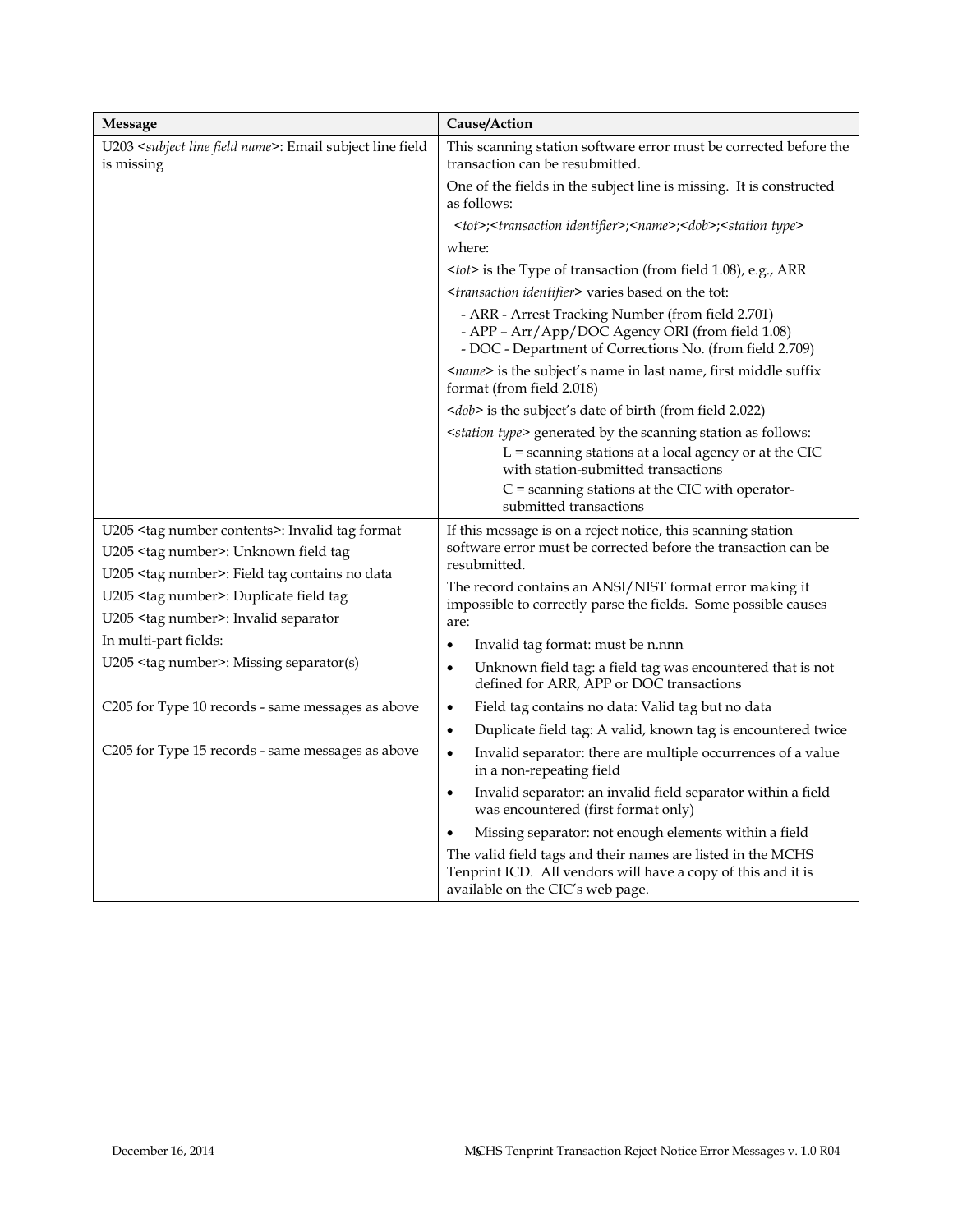| <b>Message</b>                                                                                                                           | Cause/Action                                                                                                                                                                                                                           |  |
|------------------------------------------------------------------------------------------------------------------------------------------|----------------------------------------------------------------------------------------------------------------------------------------------------------------------------------------------------------------------------------------|--|
| U213 <field name="">: Field not applicable for this<br/>transaction type</field>                                                         | If this message is on a reject notice, this scanning station<br>software error must be to be corrected before the transaction can<br>be resubmitted.                                                                                   |  |
| C213 T10 <field name="">: Field not applicable for facial<br/>photos</field>                                                             | The indicated field is recognized, but it is not valid for this type<br>of transaction.                                                                                                                                                |  |
| C213 T10 <field name="">: Field not applicable for SMT<br/>photos</field>                                                                |                                                                                                                                                                                                                                        |  |
| C213 T10 <field name="">: Field not applicable for Type<br/>10 records</field>                                                           |                                                                                                                                                                                                                                        |  |
| C213 T15 <field name="">: Field not applicable for Type<br/>15 records</field>                                                           |                                                                                                                                                                                                                                        |  |
| U221 <subject field="" line=""> '<value>': Email subject line<br/>field does not match corresponding transaction field</value></subject> | This scanning station software error must be corrected before the<br>transaction can be resubmitted.                                                                                                                                   |  |
|                                                                                                                                          | One of the first four fields in the subject line does not match the<br>corresponding field in the transaction. It is constructed as<br>follows:                                                                                        |  |
|                                                                                                                                          | <tot>;<transaction identifier="">;<name>;<dob>;<station type=""></station></dob></name></transaction></tot>                                                                                                                            |  |
|                                                                                                                                          | where:                                                                                                                                                                                                                                 |  |
|                                                                                                                                          | <tot> is the Type of transaction (from field 1.08), e.g., ARR</tot>                                                                                                                                                                    |  |
|                                                                                                                                          | <transaction identifier=""> varies based on the tot:</transaction>                                                                                                                                                                     |  |
|                                                                                                                                          | - ARR - Arrest Tracking Number (from field 2.701)<br>- APP - Arr/App/DOC Agency ORI (from field 1.08)<br>- DOC - DOC No. (from field 2.709)                                                                                            |  |
|                                                                                                                                          | <name> is the subject's name in last name, first format (from field<br/>2.018)</name>                                                                                                                                                  |  |
|                                                                                                                                          | <dob> is the subject's date of birth (from field 2.022)</dob>                                                                                                                                                                          |  |
| U223 <field name=""> '<value>': At least one field<br/>element must be present</value></field>                                           | The indicated multi-part field has multiple elements (e.g., Image<br>Processing Equipment has the elements Make, Model and Serial<br>Number). If the field tag is present, then at least one of the field<br>elements must be present. |  |
| U225 Horizontal Line Len '[ <value, image<br="" in="" value="">data}': HLL field does not match image HLL</value,>                       | If this message is on a reject notice, this scanning station<br>software error must be corrected before the transaction can be                                                                                                         |  |
| U225 Vertical Line Len '[ <value, data}':<br="" image="" in="" value="">VLL field does not match image VLL</value,>                      | resubmitted.<br>The indicated field, either Horizontal Line Len (HLL) or Vertical<br>Line Len (VLL), does not match the corresponding value in the<br>image data.                                                                      |  |
| C225 T15 Horizontal Line Length '[ <value>, <value in<br="">image data&gt;]': HLL field does not match image HLL</value></value>         |                                                                                                                                                                                                                                        |  |
| C225 T15 Vertical Line Length '[ <value>, <value in<br="">image data&gt;]': VLL field does not match image VLL</value></value>           |                                                                                                                                                                                                                                        |  |
| U503 Date of Birth '[ <value, date="" date}':="" of<br="" transaction="">birth more than 99 years before Transaction Date</value,>       | The Date of Birth makes the person more than 99 years old. This<br>is beyond the reasonable range for a criminal or a job applicant.                                                                                                   |  |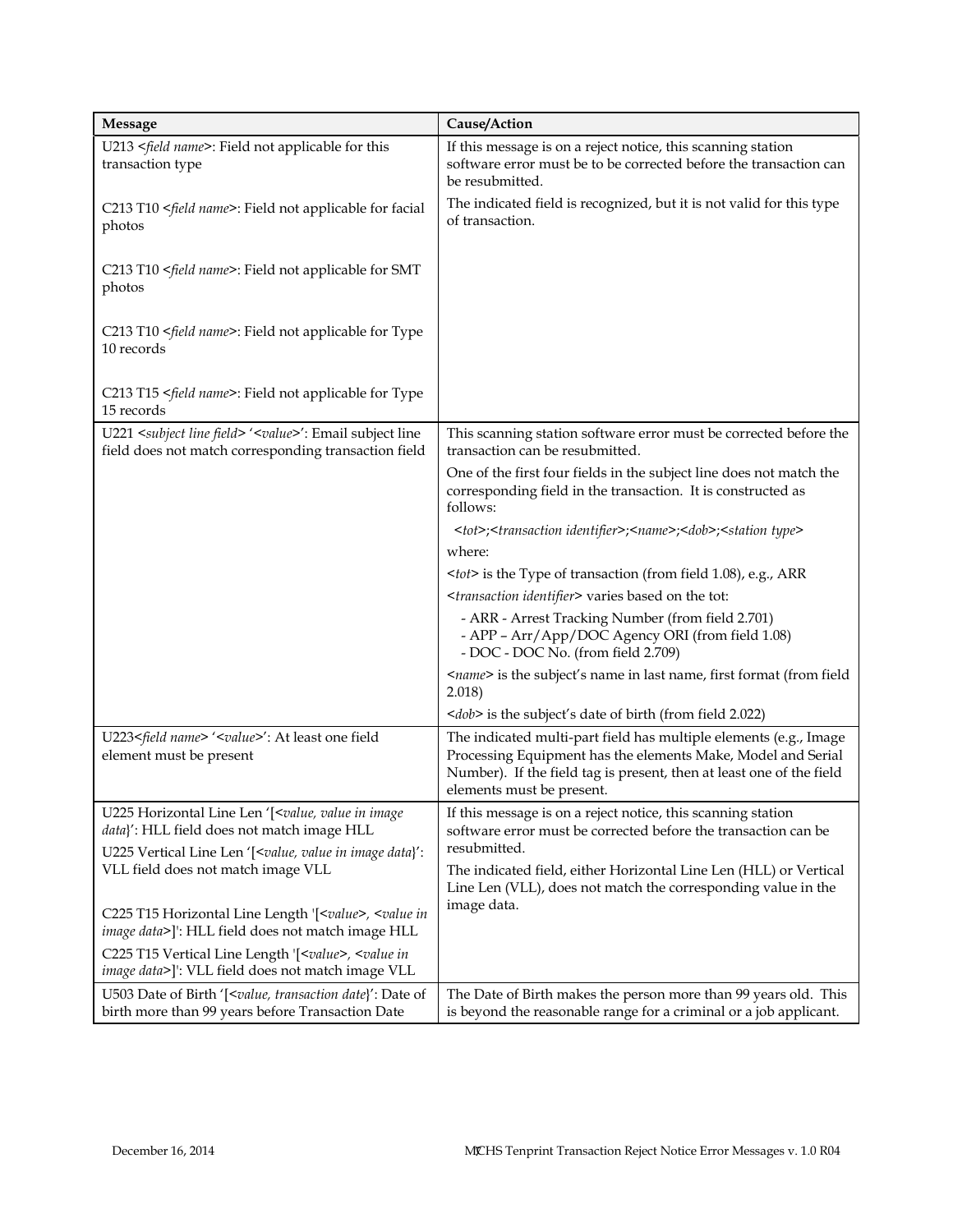| <b>Message</b>                                                                                                           | Cause/Action                                                                                                                                                                                                                                                                                                                                             |
|--------------------------------------------------------------------------------------------------------------------------|----------------------------------------------------------------------------------------------------------------------------------------------------------------------------------------------------------------------------------------------------------------------------------------------------------------------------------------------------------|
| U504 <date field="" name=""> '<value>': Date is invalid</value></date>                                                   | The indicated date field contains an invalid month or a day that<br>is too large for the month or the year is not in the range 1900-<br>2099.                                                                                                                                                                                                            |
| C504 T10 <date field="" name=""> '<value>': Date is invalid</value></date>                                               |                                                                                                                                                                                                                                                                                                                                                          |
| C504 T15 <date field="" name=""> '<value>': Date is invalid</value></date>                                               |                                                                                                                                                                                                                                                                                                                                                          |
| U505 <date field="" name=""> '<value>': Date is in the future</value></date>                                             | The indicated date field is greater than the current date.                                                                                                                                                                                                                                                                                               |
| C505 T10 <date field="" name=""> '<value>': Date is in the<br/>future</value></date>                                     |                                                                                                                                                                                                                                                                                                                                                          |
| C505 T15 <date field="" name=""> '<value>': Date is in the<br/>future</value></date>                                     |                                                                                                                                                                                                                                                                                                                                                          |
| U506 Date Printed '[ <value, birth="" date="" of="">]': Date<br/>printed less than 14 years after date of birth</value,> | The Date Printed and Date of Birth indicate that the person was<br>a juvenile at time of booking. Juveniles are not processed by<br>MCHS.                                                                                                                                                                                                                |
| U507 <date field="" name=""> '<value>': Date not 8<br/>characters long</value></date>                                    | The indicated date field is not in the format ccyymmdd.                                                                                                                                                                                                                                                                                                  |
| C507 T10 <date field="" name=""> '<value>': Date not 8<br/>characters long</value></date>                                |                                                                                                                                                                                                                                                                                                                                                          |
| C507 T15 <date field="" name=""> '<value>': Date not 8<br/>characters long</value></date>                                |                                                                                                                                                                                                                                                                                                                                                          |
| U508 NCI and TCR ' <nci value="">, <tcr value="">':<br/>One value must be at least 10 characters</tcr></nci>             | A value in either the NCI or the TCR field indicates that the APP<br>should be a No Charge Applicant Resubmit. Neither field<br>contains valid information so the resubmission cannot be<br>processed.                                                                                                                                                   |
| U510 <field name=""> '<value>': Invalid character(s) in<br/>field</value></field>                                        | An unacceptable character was found in the field indicated.<br>Acceptable values of Type 2 fields are:                                                                                                                                                                                                                                                   |
|                                                                                                                          | Field<br><b>Acceptable Valid Characters</b><br>alphabetic, hyphens, spaces, apostrophe<br>First Name<br>alphabetic, hyphens, spaces, apostrophe<br>Last Name<br>alphabetic, hyphens, spaces, apostrophe<br>Middle Name<br>Misc Id # Value numeric - if Type is USA Serial Nr or USAF<br><b>Serial NR</b><br>alphanumeric, hyphens - if Type is any other |
|                                                                                                                          | type<br>Originating Agency Case #                                                                                                                                                                                                                                                                                                                        |
|                                                                                                                          | alphanumeric, spaces, hyphens                                                                                                                                                                                                                                                                                                                            |
|                                                                                                                          | Social Security # numeric<br><b>ATN</b><br>first 9 positions - numeric;                                                                                                                                                                                                                                                                                  |
|                                                                                                                          | 10th position - numeric or 'X'                                                                                                                                                                                                                                                                                                                           |
|                                                                                                                          | If the error is in the ATN field on a live scan, this scanning                                                                                                                                                                                                                                                                                           |
|                                                                                                                          | station software error must be corrected before the transaction<br>can be resubmitted.                                                                                                                                                                                                                                                                   |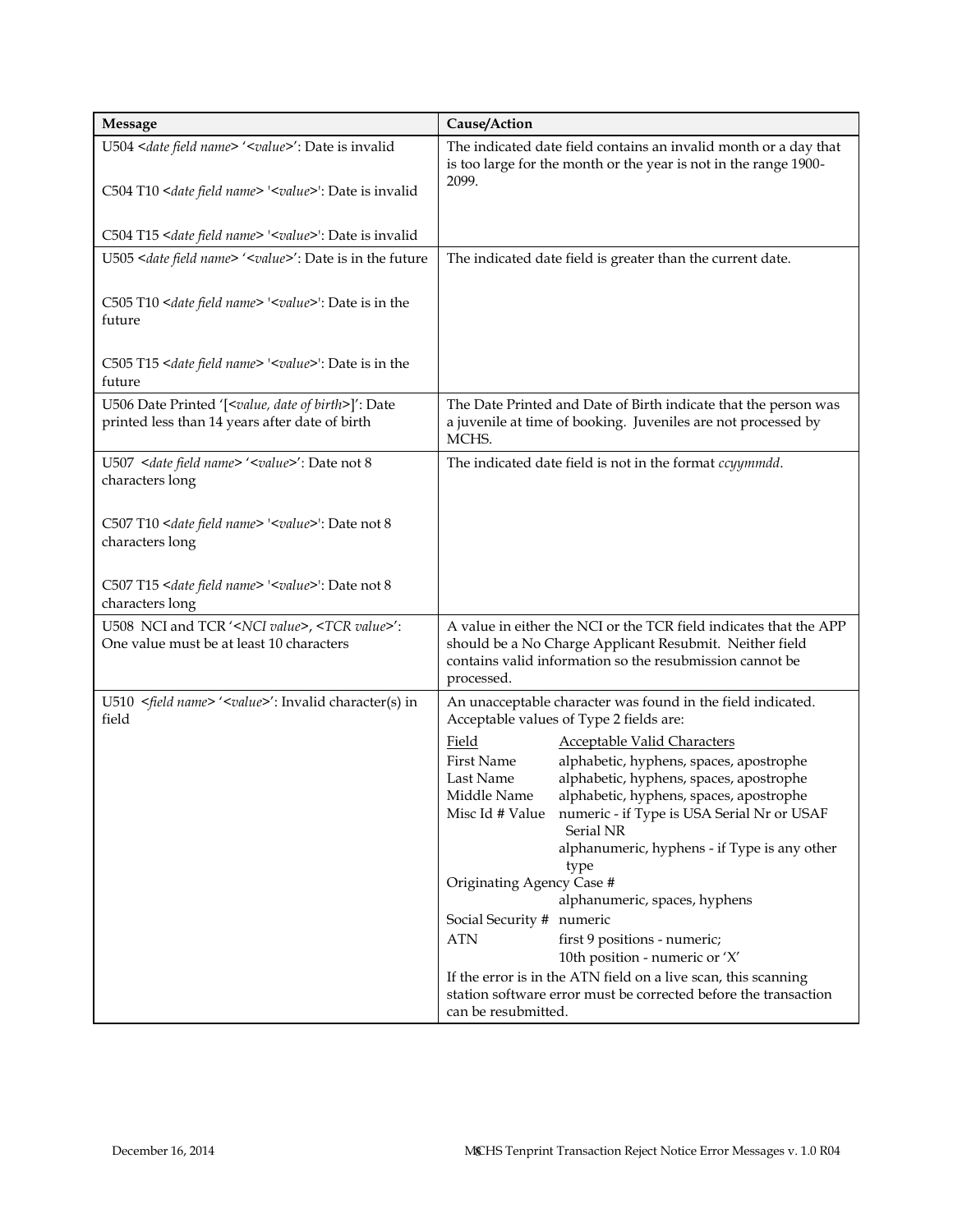| <b>Message</b>                                                                                                                                                                     | Cause/Action                                         |                                                                                                                                 |
|------------------------------------------------------------------------------------------------------------------------------------------------------------------------------------|------------------------------------------------------|---------------------------------------------------------------------------------------------------------------------------------|
| U511 <field name=""> '<value>': Invalid field value</value></field>                                                                                                                | Type 2 fields are:                                   | The value for the field indicated is invalid. Acceptable values of                                                              |
| C511 T10 <field name=""> '<value>': Invalid field value</value></field>                                                                                                            | Field                                                | <b>Valid Values</b>                                                                                                             |
|                                                                                                                                                                                    | Height                                               | feet: 4 - 7; inches: 00 - 11                                                                                                    |
| C511 T15 <field name=""> '<value>': Invalid field value</value></field>                                                                                                            | Social Security #                                    | 000000001 - 999999999, except                                                                                                   |
|                                                                                                                                                                                    |                                                      | the following are not allowed:                                                                                                  |
|                                                                                                                                                                                    |                                                      | positions 1-3 (area) cannot be 000 or 666<br>positions 4-5 (group) cannot be 00                                                 |
|                                                                                                                                                                                    |                                                      | positions 6-9 (serial number) cannot be 0000                                                                                    |
|                                                                                                                                                                                    |                                                      | cannot be 111111111                                                                                                             |
|                                                                                                                                                                                    | Weight                                               | $070 - 600$                                                                                                                     |
|                                                                                                                                                                                    | # Counts                                             | $1 - 999$                                                                                                                       |
|                                                                                                                                                                                    |                                                      |                                                                                                                                 |
|                                                                                                                                                                                    | below.                                               | The value for the Type 10 Facial/SMT record or Type 15 Palm<br>Print field indicated is invalid. The value must be as specified |
|                                                                                                                                                                                    | <b>Field</b>                                         | <b>Valid Values</b>                                                                                                             |
|                                                                                                                                                                                    | T10 Hair Color                                       | If first occurrence is 'BAL' or 'STR',                                                                                          |
|                                                                                                                                                                                    |                                                      | second occurrence may be present                                                                                                |
|                                                                                                                                                                                    |                                                      | and may not be 'BAL' or 'STR'                                                                                                   |
|                                                                                                                                                                                    | T10 SMT Descriptors<br>T10 Tattoo Class/Subclass     |                                                                                                                                 |
|                                                                                                                                                                                    |                                                      | If SMT Descriptor Code is 'SCAR' or                                                                                             |
|                                                                                                                                                                                    |                                                      | 'MARK' then either Tattoo Class and                                                                                             |
|                                                                                                                                                                                    |                                                      | Subclass must both be null - or                                                                                                 |
|                                                                                                                                                                                    |                                                      | Tattoo Class must be 'OTHER' and                                                                                                |
|                                                                                                                                                                                    |                                                      | Tattoo Subclass must be 'MISC'                                                                                                  |
|                                                                                                                                                                                    |                                                      | If SMT Descriptor Code is<br>'PIERCING' then Tattoo Class                                                                       |
|                                                                                                                                                                                    |                                                      | and Subclass must both be null                                                                                                  |
|                                                                                                                                                                                    |                                                      | If this message is for any other Type 10 or Type 15 field, it is                                                                |
|                                                                                                                                                                                    |                                                      | likely a field supplied by the vendor software. If the field value                                                              |
|                                                                                                                                                                                    |                                                      | is set by the scanning station software, the vendor must correct                                                                |
|                                                                                                                                                                                    | the problem.                                         |                                                                                                                                 |
| U512 <date arrest="" date="" of="" offense=""> '[<value>,</value></date>                                                                                                           |                                                      | The indicated date field is greater than the date of the                                                                        |
| <transaction date="">]': Date is later than transaction</transaction>                                                                                                              |                                                      | transaction. Since this is the date the transaction was created, all                                                            |
| date                                                                                                                                                                               | other dates must be less than or equal to it.        |                                                                                                                                 |
| U513 <date arrest="" date="" of="" offense="">'[<value>, <date< td=""><td></td><td>The indicated date field is greater than the date printed (the date</td></date<></value></date> |                                                      | The indicated date field is greater than the date printed (the date                                                             |
| printed>]': Date is later than date printed                                                                                                                                        | offense must be less than or equal to it.            | the fingerprints were taken). The date of arrest and date(s) of                                                                 |
| U514 Date of Offense '[ <value>, <date arrest="" of="">]':</date></value>                                                                                                          |                                                      |                                                                                                                                 |
| Date is later than date of arrest                                                                                                                                                  | date(s) of offense must be less than or equal to it. | The indicated date field is greater than the date of arrest. The                                                                |
| U516 Scars, Marks and Tattoos ' <value>': Missing<br/>SMT code</value>                                                                                                             | also be supplied.                                    | If an n SMT Description is supplied, then an SMT Code must                                                                      |
| U517 T4 Fingerprint Position ' <finger position="">':</finger>                                                                                                                     |                                                      | More than one Type 4 fingerprint record for the same finger                                                                     |
| More than one fingerprint for the same position                                                                                                                                    | finger position is allowed.                          | position was included in a transaction. Only one record per                                                                     |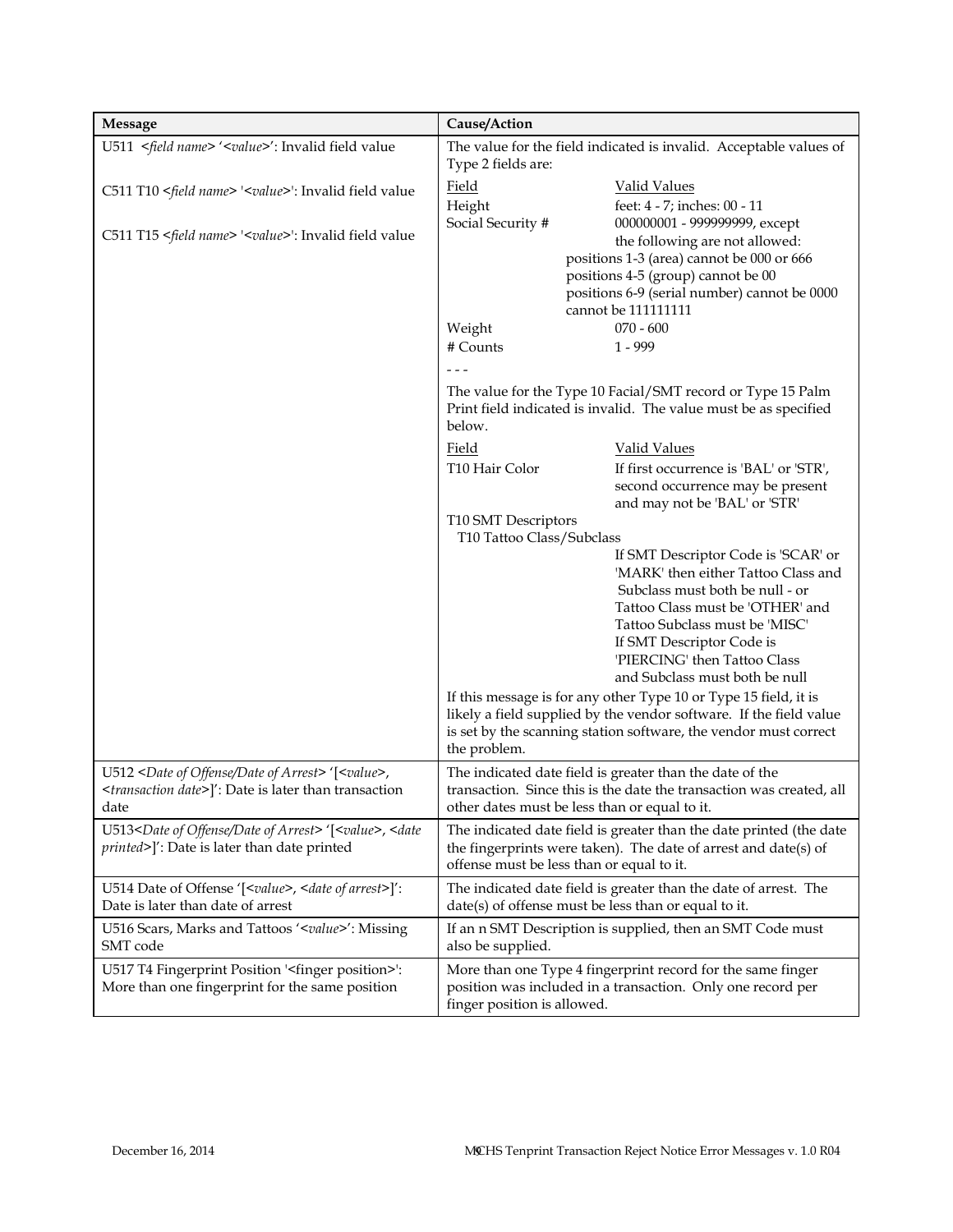| <b>Message</b>                                                                                                                                                                                                                                                                                                                                                                                                                                                                                                                                                                                             | Cause/Action                                                                                                                                                                                                                                                                                                                                |
|------------------------------------------------------------------------------------------------------------------------------------------------------------------------------------------------------------------------------------------------------------------------------------------------------------------------------------------------------------------------------------------------------------------------------------------------------------------------------------------------------------------------------------------------------------------------------------------------------------|---------------------------------------------------------------------------------------------------------------------------------------------------------------------------------------------------------------------------------------------------------------------------------------------------------------------------------------------|
| C518 T15 Palmprint Position '[21, 22]': Cannot have<br>both amputated or bandaged code 'UP' for entire<br>palm and writer's palm image present<br>C518 T15 Palmprint Position '[25/26, 22]': Cannot<br>have both amputated or bandaged code 'UP' for<br>entire palm and writer's palm image present<br>C518 T15 Palmprint Position '[23, 24]': Cannot have<br>both amputated or bandaged code 'UP' for entire<br>palm and writer's palm image present<br>C518 T15 Palmprint Position '[27/28, 24]': Cannot<br>have both amputated or bandaged code 'UP' for<br>entire palm and writer's palm image present | A Type 15 Palm Print record for a full palm or an upper/lower<br>pair indicates that the entire palm cannot be captured<br>(Amputated/Bandaged Code 'UP') but there is a Type 15 Palm<br>Print record for a writer's palm with an image. In the Type 15<br>for a writer's palm with no image specify an Amputated or<br>Bandaged Code 'UP'. |
| U519 T4 Fingerprint Position ' <finger position="">': Both<br/>image and amputated or bandaged code 'UP'<br/>present; to indicate a partial amputation use 'XX'</finger>                                                                                                                                                                                                                                                                                                                                                                                                                                   | The transaction contains contradictory data for finger position<br><finger position="">. It contains both a Type 4 fingerprint image and<br/>an Amputated and Bandaged Code 'UP' in the Type 2 record.<br/>Use of the codes 'UP' and 'XX' must be as follows:</finger>                                                                      |
| C519 T15 Palmprint Position ' <palm position="">':<br/>Cannot have both image and amputated or<br/>bandaged code 'UP' present; to indicate a partial<br/>amputation use 'XX'</palm>                                                                                                                                                                                                                                                                                                                                                                                                                        | - If a finger is partially amputated and a partial fingerprint<br>impression can be captured: Capture the impression and supply<br>information in the Amputated or Bandaged field. Set the code to<br>'XX' to indicate a partial amputation.                                                                                                |
|                                                                                                                                                                                                                                                                                                                                                                                                                                                                                                                                                                                                            | - If a finger cannot be captured: Supply information in the<br>Amputated or Bandaged field. Set the code to 'UP' to indicate<br>that a fingerprint impression cannot be captured (is unprintable)                                                                                                                                           |
|                                                                                                                                                                                                                                                                                                                                                                                                                                                                                                                                                                                                            | A Type 15 Palm Print record contains contradictory data for<br>palm position <palm position="">. It contains both a palm print<br/>image and an Amputated and Bandaged Code 'UP. Use of the<br/>codes 'UP' and 'XX' must be as follows:</palm>                                                                                              |
|                                                                                                                                                                                                                                                                                                                                                                                                                                                                                                                                                                                                            | - If a palm position is partially amputated and a partial<br>impression can be captured: Capture the impression and supply<br>information in the Amputated or Bandaged field. Set the code to<br>'XX' to indicate a partial amputation.                                                                                                     |
|                                                                                                                                                                                                                                                                                                                                                                                                                                                                                                                                                                                                            | - If a palm position cannot be captured: Supply information in<br>the Amputated or Bandaged field. Set the code to 'UP' to<br>indicate that a fingerprint impression cannot be captured (is<br>unprintable).                                                                                                                                |
| U520 T4 Fingerprint Position ' <finger position="">':</finger>                                                                                                                                                                                                                                                                                                                                                                                                                                                                                                                                             | All finger positions must be accounted for.                                                                                                                                                                                                                                                                                                 |
| Neither image nor amputated or bandaged code 'UP'<br>present                                                                                                                                                                                                                                                                                                                                                                                                                                                                                                                                               | There is neither a Type 4 record with a fingerprint image nor an<br>Amputated and Bandaged Code 'UP' in the Type 2 record for<br>finger position <finger position="">.</finger>                                                                                                                                                             |
| C520 T15 Palmprint Position '< <i>palm position</i> >':<br>Neither image nor amputated or bandaged code 'UP'                                                                                                                                                                                                                                                                                                                                                                                                                                                                                               | $- - -$                                                                                                                                                                                                                                                                                                                                     |
|                                                                                                                                                                                                                                                                                                                                                                                                                                                                                                                                                                                                            | All palm positions must be accounted for.                                                                                                                                                                                                                                                                                                   |
| present                                                                                                                                                                                                                                                                                                                                                                                                                                                                                                                                                                                                    | There is a Type 15 Palm Print record but it has neither a palm<br>print image or an Amputated and Bandaged Code 'UP' for palm<br>position <palm position="">.</palm>                                                                                                                                                                        |
| U521 T4 Fingerprint Position ' <finger position="">': Type</finger>                                                                                                                                                                                                                                                                                                                                                                                                                                                                                                                                        | The FBI requires a minimum size of 5,000 bytes.                                                                                                                                                                                                                                                                                             |
| 4 fingerprint record is less than 5,000 bytes                                                                                                                                                                                                                                                                                                                                                                                                                                                                                                                                                              | The transaction contains an image that is less than 5,000 bytes for<br>finger position <finger position="">.</finger>                                                                                                                                                                                                                       |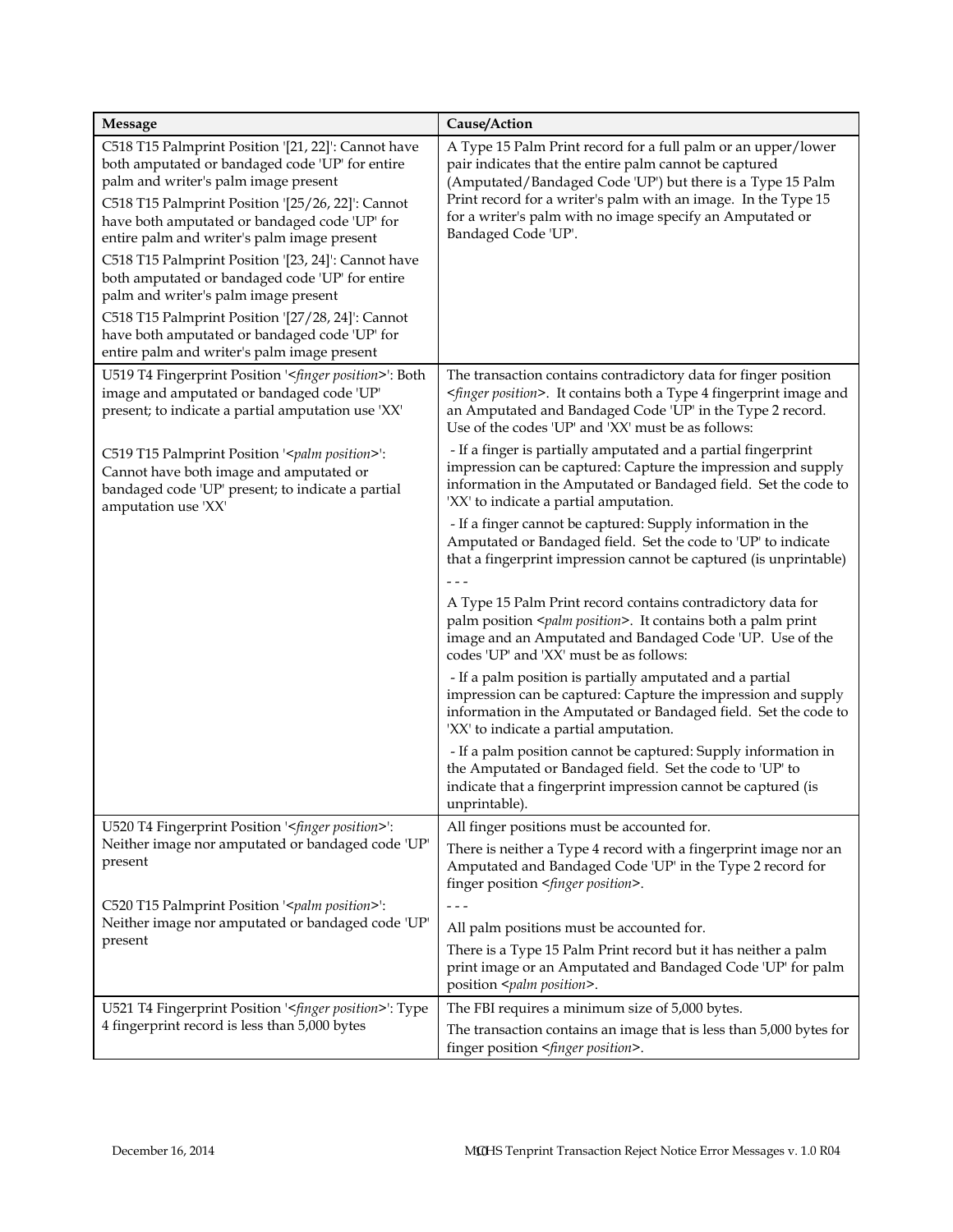| <b>Message</b>                                                                                                                                                                                                                                                                                                      | Cause/Action                                                                                                                                                                                                                       |
|---------------------------------------------------------------------------------------------------------------------------------------------------------------------------------------------------------------------------------------------------------------------------------------------------------------------|------------------------------------------------------------------------------------------------------------------------------------------------------------------------------------------------------------------------------------|
| U522 Middle Name ' <value>': Nickname may not<br/>have middle name</value>                                                                                                                                                                                                                                          | A middle name was included in a nickname. The valid format<br>for a nickname is:<br>Last Name: contains entire nickname<br>First Name: contains a single 'X'<br>Middle Name: null                                                  |
| U523 Name Suffix ' <value>': Nickname may not<br/>have suffix</value>                                                                                                                                                                                                                                               | Name Suffix: null<br>A name suffix was included in a nickname. The valid format for<br>a nickname is:<br>Last Name: contains entire nickname                                                                                       |
|                                                                                                                                                                                                                                                                                                                     | First Name: contains a single 'X'<br>Middle Name: null<br>Name Suffix: null                                                                                                                                                        |
| U524 Fee Paid ' <value>': Field may not have more<br/>than one decimal point</value>                                                                                                                                                                                                                                | The format of the amount of the fee is invalid. It must be in<br>whole dollars or in dollars and cents (nn.nn).                                                                                                                    |
| U525 Fee Paid ' <value>': Decimal point not followed<br/>by two digits at end of value</value>                                                                                                                                                                                                                      | The format of the amount of the fee is invalid. It must be in<br>whole dollars or in dollars and cents (nn.nn).                                                                                                                    |
| U526 Date of Birth '[ <value>, <date date="" of="" of<br="" offense="">arrest&gt;]': Age at <date arrest="" date="" of="" offense=""> is &lt; 14</date></date></value>                                                                                                                                              | This validation uses the date of offense if it is supplied. If not,<br>the date of arrest is used.                                                                                                                                 |
| years - cannot be recorded in MCHS                                                                                                                                                                                                                                                                                  | The Date of Birth and Date of Offense, or Date of Arrest, indicate<br>that the person was a juvenile at time of offense (or arrest).<br>Juveniles are not processed by MCHS.                                                       |
|                                                                                                                                                                                                                                                                                                                     | If the person is age 13 and should be allowed in MCHS, contact<br>the CIC.                                                                                                                                                         |
| U527 Arrest Tracking # ' <value>': ATN already<br/>present on MCHS Repository</value>                                                                                                                                                                                                                               | An arrest transaction was previously transmitted with this ATN<br>and is in the criminal history database. Since an ATN is used to<br>uniquely identify an arrest, only one ARR transaction for a given<br>ATN can be transmitted. |
|                                                                                                                                                                                                                                                                                                                     | Usually the transaction was erroneously transmitted a second<br>time and no further action is needed.                                                                                                                              |
|                                                                                                                                                                                                                                                                                                                     | If the ATN is incorrect, a new transaction with a new ATN must<br>be submitted. If the ATN appears to be correct, contact the CIC.                                                                                                 |
| U528 Arrest Tracking # '[ <atn>, <station id="">, <last<br>name&gt;, <first name="">]': Arrest for ATN already<br/>forwarded to MCHS in recent transaction</first></last<br></station></atn>                                                                                                                        | The same arrest ATN was submitted earlier the same day. Since<br>an ATN is used to uniquely identify an arrest, only one ARR<br>transaction for a given ATN can be transmitted.                                                    |
|                                                                                                                                                                                                                                                                                                                     | Usually the transaction was erroneously transmitted a second<br>time and no further action is needed.                                                                                                                              |
|                                                                                                                                                                                                                                                                                                                     | If the ATN is incorrect, a new transaction with a new ATN must<br>be submitted. If the ATN appears to be correct, contact the CIC.                                                                                                 |
| U529 Reason Fingerprinted '[ <reason fingerprinted="">,<br/><applicant agency="" ori="">, <station submitted="" that="" the<br="">earlier transaction&gt;, <last name="">, <first name="">, <date of<br="">birth&gt;]': Applicant already forwarded to MCHS in</date></first></last></station></applicant></reason> | The same applicant was submitted earlier the same day. The<br>check for a duplicate is based on a matching Reason<br>Fingerprinted, Applicant Agency ORI, Last Name, First Name,<br>and Date of Birth.                             |
| recent transaction                                                                                                                                                                                                                                                                                                  | Usually the transaction was erroneously transmitted a second<br>time and no further action is needed.                                                                                                                              |
| U530 First Name ' <value>': Single character at end of<br/>First Name</value>                                                                                                                                                                                                                                       | The First Name contains a string of characters followed by a<br>space(s) and ends with a single character.                                                                                                                         |
|                                                                                                                                                                                                                                                                                                                     | Usually, this occurs when the middle initial is entered in the<br>First Name field rather than in the Middle Initial field.                                                                                                        |
| U531 T4 Image Data: Must have at least one rolled<br>impression                                                                                                                                                                                                                                                     | The transaction does not have any rolled fingerprints. The FBI<br>requires at least one rolled fingerprint. (The FBI allows only 9<br>occurrences of Amputated or Bandaged.)                                                       |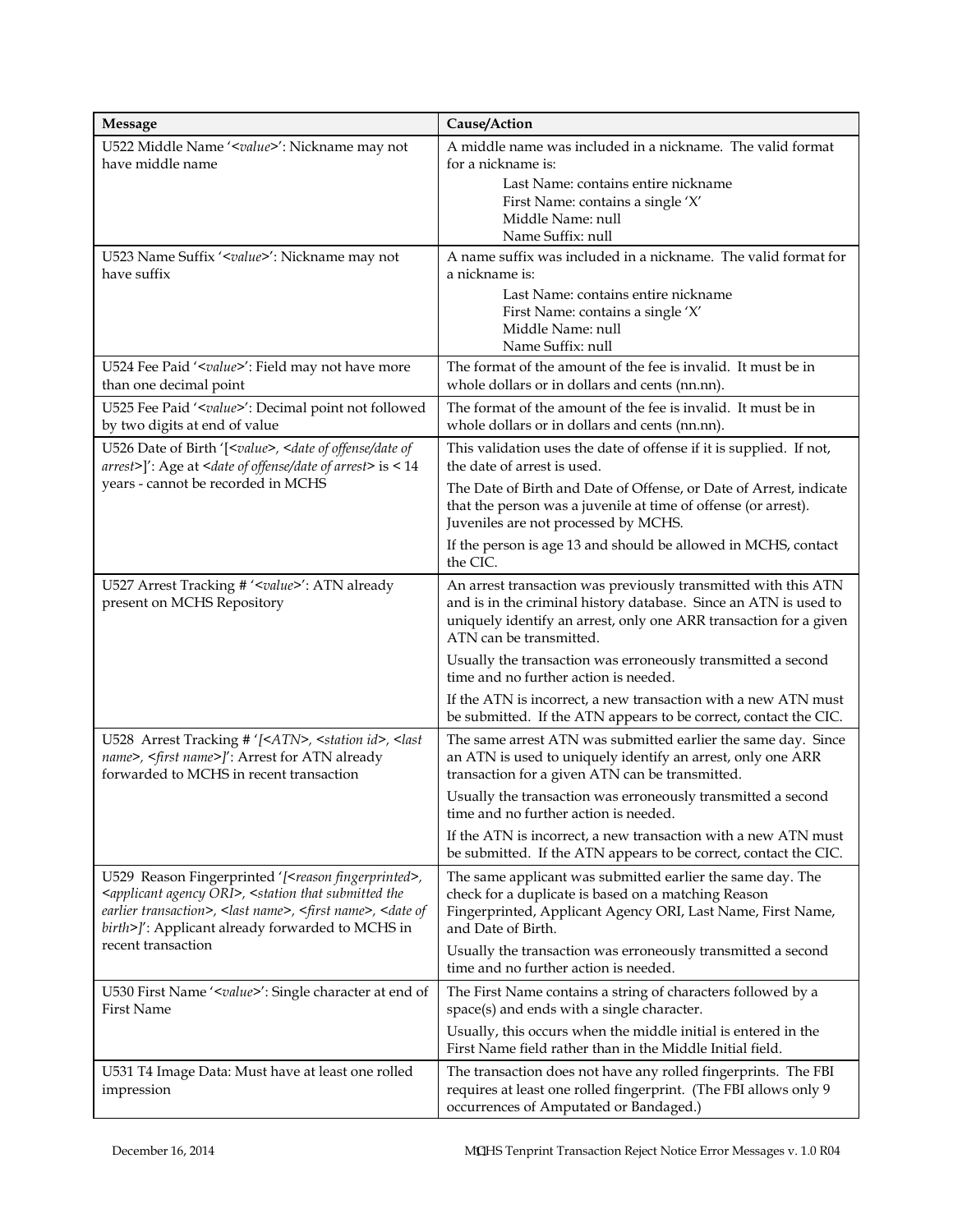| <b>Message</b>                                                                                                                                                                                                    | Cause/Action                                                                                                                                                                                                                                                              |
|-------------------------------------------------------------------------------------------------------------------------------------------------------------------------------------------------------------------|---------------------------------------------------------------------------------------------------------------------------------------------------------------------------------------------------------------------------------------------------------------------------|
| U532 Date Printed ' <value>': Date printed is more<br/>than&lt;<nn> days/<nn> years&gt; before current date</nn></nn></value>                                                                                     | The Date Printed, the date the fingerprints were captured, is<br>more than nn days/years from the date the transaction was sent<br>to MCHS. This means that it is an old transaction.                                                                                     |
|                                                                                                                                                                                                                   | A new transaction must be submitted with current fingerprints.                                                                                                                                                                                                            |
| U533 Date of Birth '[ <value>, <date arrest="" of="" offense="">]':<br/>Age at <date arrest="" date="" of="" offense=""> date indicates an<br/>adult - cannot have arrest type Juv-As-Adult</date></date></value> | One of the Dates of Birth and the Arrest Type is inconsistent.<br>The DOB indicates that the person is an adult (18 years of age or<br>older). This check is based on date of offense if present,<br>otherwise, it is based on date of arrest.                            |
| U534 Date of Birth ' <value>': Age at <date of<br="">offense/date of arrest&gt; date indicates a juvenile -<br/>cannot have arrest type Adult</date></value>                                                      | One of the Dates of Birth is inconsistent with the Arrest Type.<br>The DOB indicates that the person is a juvenile of age 14 through<br>17. This check is based on date of offense if present, otherwise, it<br>is based on date of arrest.                               |
| U535 Driver's License: Value is required when<br>Reason Fingerprinted is 'CDL-HazMat'                                                                                                                             | The APP transaction is for a TSA Hazmat check but the driver's<br>license is missing. A driver's license is required for this<br>transaction.                                                                                                                             |
| U536 Driver's License: Cannot have more than one<br>DL when Reason Fingerprinted is 'CDL-HazMat'                                                                                                                  | The APP transaction is for a TSA Hazmat check but more than<br>one driver's license is specified. TSA allows only one DL<br>number for its background check.                                                                                                              |
| U537 <last first="" middle="" name=""> '[<last name="">, <first<br>name&gt;, <middle name="">]' Invalid alias or nickname<br/>format</middle></first<br></last></last>                                            | The name field either starts with 'AKA' or contains the<br>characters ' AKA ' (with spaces before and after AKA). This<br>implies the intention is to enter an alias. Aliases should be<br>entered in additional name fields rather than combined into one<br>name field. |
|                                                                                                                                                                                                                   | The name field starts with 'NICKNAME'. This implies the<br>intention to enter a nickname. Nicknames should be entered by<br>placing the entire nickname in the last name and a single 'X' in<br>the first name.                                                           |
|                                                                                                                                                                                                                   | Note that a diminutive, such as Bobbie for Robert, is NOT a<br>nickname, it is an alias and must be entered with a last name so<br>that it can be used for name searches.                                                                                                 |
|                                                                                                                                                                                                                   | The name field starts with 'MAIDEN' (with a space after the N).<br>This implies the intention to enter a maiden name. A maiden<br>name is an alias and should be entered as such.                                                                                         |
| U538 Name '[ <last name="">, <first name="">]': Both last<br/>and first name are X</first></last>                                                                                                                 | Both the last name and first name fields are 'X' (or multiple Xs).<br>This is not meaningful as a name value.                                                                                                                                                             |
| U539 Last Name '< last name>': Last Name must be<br>greater than one character in length.                                                                                                                         | A last name must be greater than one character. (Note that if the<br>name is a nickname (indicated by an 'X' in the first name) it can<br>be a single character.)                                                                                                         |
| U540 Last/First/Middle Name ' <value>': Suffix in<br/>wrong name field</value>                                                                                                                                    | The only text in the last, first, or middle name is a suffix value<br>(JR, SR, II, III, IV).                                                                                                                                                                              |
| U541 Arrest Tracking # ' <value>': Transaction for<br/>ATN already in progress (awaiting fingerprint</value>                                                                                                      | An arrest transaction was previously transmitted with this ATN<br>and is still being processed.                                                                                                                                                                           |
| identification)                                                                                                                                                                                                   | Wait for the transaction currently in MCHS to finish processing.<br>Contact the CIC if the response is not received after 24 hours.                                                                                                                                       |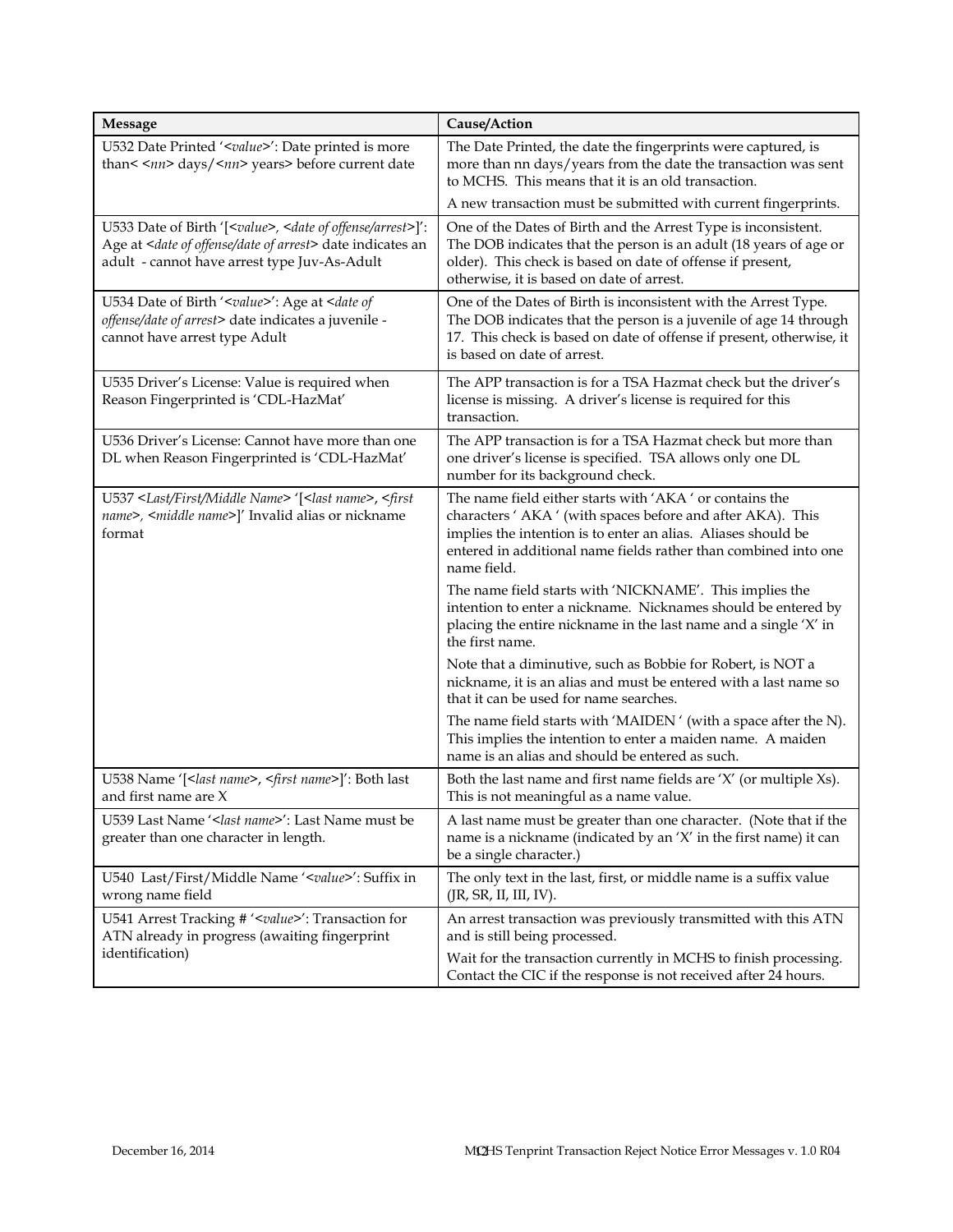| <b>Message</b>                                                                                                                                                                                                                                                                  | Cause/Action                                                                                                                                                                                                                                                                                                             |
|---------------------------------------------------------------------------------------------------------------------------------------------------------------------------------------------------------------------------------------------------------------------------------|--------------------------------------------------------------------------------------------------------------------------------------------------------------------------------------------------------------------------------------------------------------------------------------------------------------------------|
| C542 T10 <field name="">: Invalid field syntax<br/>C542 T15 <field name="">: Invalid field syntax</field></field>                                                                                                                                                               | The value of an integer field contains invalid characters. The<br>field value must be unsigned unless it is listed below.<br>T10 Pose Offset Angle (10.021)<br>T10 Subject Pose Angles (10.025)<br>T10 Yaw Angle<br>T10 Pitch Angle<br>T10 Roll Angle<br>If the field value is set by the scanning station software, the |
|                                                                                                                                                                                                                                                                                 | vendor must correct the problem.                                                                                                                                                                                                                                                                                         |
| C543 T10 <eye hair=""> Color '<value>': Field value<br/>does not match corresponding value in Type 2<br/>record</value></eye>                                                                                                                                                   | One of the Eye Color values in the Type 10 Facial record must<br>match the Eye Color specified in the Type 2 record.<br>One of the Hair Color values in the Type 10 Facial record must<br>match the Hair Color specified in the Type 2 record.                                                                           |
| C543 T10 Hair Color ' <value>': Field value does not<br/>match corresponding value in Type 2 record</value>                                                                                                                                                                     |                                                                                                                                                                                                                                                                                                                          |
| C544 T10 Tattoo Colors [ <number occurrences="" of="" of<br="">Tattoo Color&gt;,<number occurrences="" of="" smt<br="">Descriptors&gt;]: Number of occurrences of Tattoo<br/>Color field must match number of occurrences of<br/><b>SMT</b> Descriptors field</number></number> | For every occurrence of SMT Descriptor, there must be an<br>occurrence of Colors Present.                                                                                                                                                                                                                                |
| U545 T4 Fingerprint Position ' 01': Rolled right                                                                                                                                                                                                                                | There is an inconsistency where a Type 4 fingerprint record for a                                                                                                                                                                                                                                                        |
| thumb found but no T4 record for position 11 plain                                                                                                                                                                                                                              | rolled impression is present, but the Type 4 record for the                                                                                                                                                                                                                                                              |
| thumb found                                                                                                                                                                                                                                                                     | corresponding plain impression is not.                                                                                                                                                                                                                                                                                   |
| U546 T4 Fingerprint Position '11': Plain right thumb                                                                                                                                                                                                                            | There is an inconsistency where a Type 4 fingerprint record for a                                                                                                                                                                                                                                                        |
| found but no T4 record for position 01 rolled thumb                                                                                                                                                                                                                             | plain impression is present, but the Type 4 record for the                                                                                                                                                                                                                                                               |
| found                                                                                                                                                                                                                                                                           | corresponding rolled impression is not.                                                                                                                                                                                                                                                                                  |
| U547 T4 Fingerprint Position '02-05': Rolled right                                                                                                                                                                                                                              | There an inconsistency where a Type 4 fingerprint record for a                                                                                                                                                                                                                                                           |
| fingers (one or more) found but no T4 record for                                                                                                                                                                                                                                | rolled impression is present, but the Type 4 record for the                                                                                                                                                                                                                                                              |
| position 13 plain four fingers found                                                                                                                                                                                                                                            | corresponding plain impression is not.                                                                                                                                                                                                                                                                                   |
| U548 T4 Fingerprint Position '13': Plain right four                                                                                                                                                                                                                             | There is an inconsistency where a Type 4 fingerprint record for a                                                                                                                                                                                                                                                        |
| fingers found but no T4 records for positions 02-05                                                                                                                                                                                                                             | plain impression is present, but the Type 4 record for the                                                                                                                                                                                                                                                               |
| (one or more) rolled fingers found                                                                                                                                                                                                                                              | corresponding rolled impression is not.                                                                                                                                                                                                                                                                                  |
| U549 T4 Fingerprint Position '06': Rolled left thumb                                                                                                                                                                                                                            | There is an inconsistency where a Type 4 fingerprint record for a                                                                                                                                                                                                                                                        |
| found but no T4 record for position 12 plain thumb                                                                                                                                                                                                                              | rolled impression is present, but the Type 4 record for the                                                                                                                                                                                                                                                              |
| found                                                                                                                                                                                                                                                                           | corresponding plain impression is not.                                                                                                                                                                                                                                                                                   |
| U550 T4 Fingerprint Position '12': Plain left thumb                                                                                                                                                                                                                             | There is an inconsistency where a Type 4 fingerprint record for a                                                                                                                                                                                                                                                        |
| found but no T4 record for position 06 rolled thumb                                                                                                                                                                                                                             | plain impression is present, but the Type 4 record for the                                                                                                                                                                                                                                                               |
| found                                                                                                                                                                                                                                                                           | corresponding rolled impression is not.                                                                                                                                                                                                                                                                                  |
| U551 T4 Fingerprint Position '07-10': Rolled left                                                                                                                                                                                                                               | There is an inconsistency where a Type 4 fingerprint record for a                                                                                                                                                                                                                                                        |
| fingers (one or more) found but no T4 record for                                                                                                                                                                                                                                | rolled impression is present, but the Type 4 record for the                                                                                                                                                                                                                                                              |
| position 14 plain four fingers found                                                                                                                                                                                                                                            | corresponding plain impression is not.                                                                                                                                                                                                                                                                                   |
| U552 T4 Fingerprint Position '14': Plain left four                                                                                                                                                                                                                              | There is an inconsistency where a Type 4 fingerprint record for a                                                                                                                                                                                                                                                        |
| fingers found but no T4 records for positions 07-10                                                                                                                                                                                                                             | plain impression is present, but the Type 4 record for the                                                                                                                                                                                                                                                               |
| (one or more) rolled fingers found                                                                                                                                                                                                                                              | corresponding rolled impression is not.                                                                                                                                                                                                                                                                                  |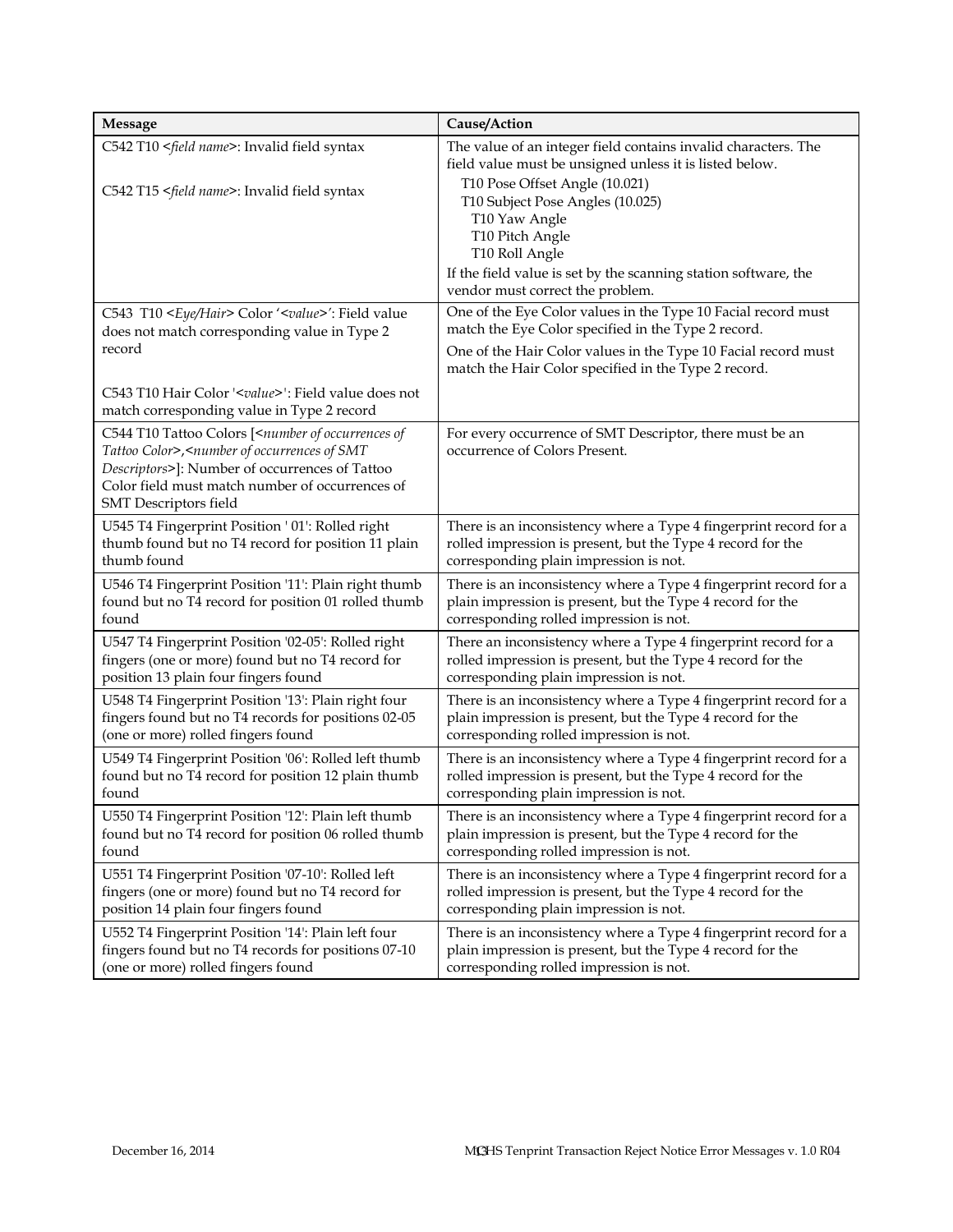| <b>Message</b>                                                                                                                    | Cause/Action                                                                                                                                                                                                                                                                |
|-----------------------------------------------------------------------------------------------------------------------------------|-----------------------------------------------------------------------------------------------------------------------------------------------------------------------------------------------------------------------------------------------------------------------------|
| C553 T10 <field name=""> '<value>': Value must be in the<br/>range <low value=""> to <high value=""></high></low></value></field> | The value is not valid. It is likely a field supplied by the vendor<br>software.                                                                                                                                                                                            |
| C553 T15 <field name=""> '<value>': Value must be in the</value></field>                                                          | If the field value is set by the scanning station software, the<br>vendor must correct the problem.                                                                                                                                                                         |
| range <low value=""> to <high value=""></high></low>                                                                              | This includes the size, in bytes, of the T10 Body Part Image or the<br>T15 Palm Print Image is outside the range allowed by the CIC.                                                                                                                                        |
|                                                                                                                                   | For facial photos, the minimum and maximum size depends on<br>the Subject Acquisition Profile (SAP) (10.013) Level as follows:                                                                                                                                              |
|                                                                                                                                   | <b>SAP Level</b><br>Min Size<br>Max Size<br>20,000<br>120,000<br>20<br>30<br>20,000<br>120,000<br>56,000<br>384,000<br>40                                                                                                                                                   |
|                                                                                                                                   | For SMT photos, min size is 2,000 and max size is 120,000.<br>For palm prints, min size is 5,000 and max size is 1,000,000.                                                                                                                                                 |
| C554 T10 <field name="">: Value must be null</field>                                                                              | This field or subfield is not applicable because no image was<br>supplied and therefore should be null.                                                                                                                                                                     |
| C554 T15 <field name="">: Value must be null</field>                                                                              | If the field value is set by the scanning station software, the<br>vendor must correct the problem.                                                                                                                                                                         |
| C555 T10 Subject Pose: Missing required frontal face<br>image                                                                     | The transaction contains Type 10 Facial records but none of the<br>records contains a frontal face. A transaction with Type 10 Facial<br>records must contain at least one record with either:                                                                              |
|                                                                                                                                   | - Subject Pose (10.020) of 'F'                                                                                                                                                                                                                                              |
|                                                                                                                                   | <sub>or</sub>                                                                                                                                                                                                                                                               |
|                                                                                                                                   | - Subject Pose (10.020) of 'D' with Subject Pose Angles (10.021)<br>subfields Yaw, Pitch, and Roll of 0,0,0.                                                                                                                                                                |
| C556 T10 Compression Algorithm: At least one<br>facial photo must be a frontal face compressed using<br>lossless JPEG 2000 (JP2L) | For Subject Acquisition Profile (SAP) (1.013) Level 40: The<br>transaction contains one or more Type 10 Facial record (see<br>message U555 for definition), but none of them is compressed<br>using lossless JPEG 2000 (Compression Algorithm (15.011) value<br>of 'JP2L'). |
| C557 T15 Friction Ridge Metric Position: Palm code<br>does not match Palmprint Position                                           | T15 Friction Ridge Metric Position subfield (15.024 Palm print<br>Quality Metric) does not match the palm print position indicated<br>in Friction Ridge Generalized Position (15.013).                                                                                      |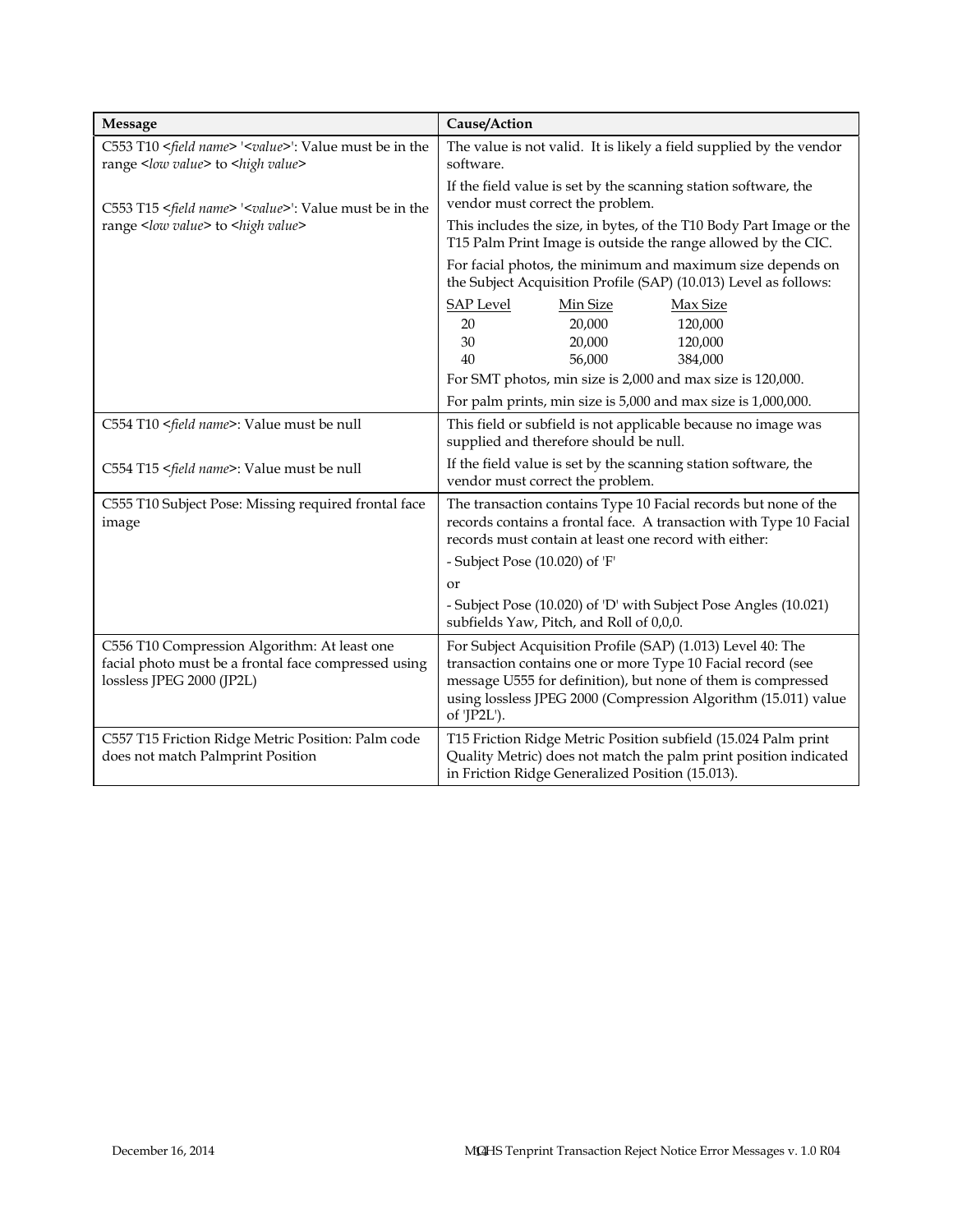| <b>Message</b>                                                                                                                                                                                                                                                  | Cause/Action                                                                                                                                                                                                                                                                                                                                                                                                 |
|-----------------------------------------------------------------------------------------------------------------------------------------------------------------------------------------------------------------------------------------------------------------|--------------------------------------------------------------------------------------------------------------------------------------------------------------------------------------------------------------------------------------------------------------------------------------------------------------------------------------------------------------------------------------------------------------|
| U558 Amputated or Bandaged Code'[ <amp band<br="">code&gt;, <finger position="">]: Must be 'UP' if no image is<br/>provided; 'XX' can only be used to indicate a partial<br/>amputation<br/>C558 T15 Amputated or Bandaged Code '[ &lt; amp/band</finger></amp> | A transaction must have either a Type 4 fingerprint record for a<br>finger position or the Type 2 record must indicate that the<br>fingerprint could not be obtained by specifying "UP' in the<br>Amputated or Bandaged field. 'XX' cannot be used to indicate a<br>full amputation. Use of the codes 'UP' and 'XX' must be as<br>follows:<br>- If a finger is partially amputated and a partial fingerprint |
| code>, <palm position="">]: Must be 'UP' if no image is<br/>provided; 'XX' can only be used to indicate a partial<br/>amputation</palm>                                                                                                                         | impression can be captured: Capture the impression and supply<br>information in the Amputated or Bandaged field. Set the code to<br>'XX' to indicate a partial amputation.                                                                                                                                                                                                                                   |
|                                                                                                                                                                                                                                                                 | - If a finger cannot be captured: Supply information in the<br>Amputated or Bandaged field. Set the code to 'UP' to indicate<br>that a fingerprint impression cannot be captured (is unprintable).                                                                                                                                                                                                           |
|                                                                                                                                                                                                                                                                 |                                                                                                                                                                                                                                                                                                                                                                                                              |
|                                                                                                                                                                                                                                                                 | A Type 15 Palm Print record must either contain an image or<br>indicate that the palm print could not be obtained by specifying<br>'UP' in the Amputated or Bandaged field. Use of the codes 'UP'<br>and 'XX' must be as follows:                                                                                                                                                                            |
|                                                                                                                                                                                                                                                                 | - If a palm is partially amputated and a partial palm print<br>impression can be captured: Capture the impression and supply<br>information in the Amputated or Bandaged field. Set the code to<br>'XX' to indicate a partial amputation.                                                                                                                                                                    |
|                                                                                                                                                                                                                                                                 | - If a palm cannot be captured: Supply information in the<br>Amputated or Bandaged field. Set the code to 'UP' to indicate<br>that a palm print impression cannot be captured (is unprintable).                                                                                                                                                                                                              |
| C559 T10 <time field="" name="">: Time is invalid</time>                                                                                                                                                                                                        | The time portion of the specified date/time field must be in the<br>format hhmmssZ.                                                                                                                                                                                                                                                                                                                          |
| C559 T15 <time field="" name="">: Time is invalid</time>                                                                                                                                                                                                        |                                                                                                                                                                                                                                                                                                                                                                                                              |
| C560 T10 <field name="">: Duplicate field value</field>                                                                                                                                                                                                         | The same value occurs more than once in a repeating field.                                                                                                                                                                                                                                                                                                                                                   |
| C560 T15 <field name="">: Duplicate field value</field>                                                                                                                                                                                                         |                                                                                                                                                                                                                                                                                                                                                                                                              |
| C561 T10 Feature Contours: Must be provided when<br>Tiered Markup Collection is '5'                                                                                                                                                                             | Feature Contours (10.033) are not present. They must be present<br>when the value Tiered Markup Collection (10.031) is '5'.                                                                                                                                                                                                                                                                                  |
| U562 NC Indicator (Trans Control Ref No)<br><number>: No FBI response found with given<br/>transaction control number</number>                                                                                                                                  | The Transaction Control Reference Number field in a no-charge<br>resubmit APP transaction is populated but it is not the TCN of<br>any FBI response.                                                                                                                                                                                                                                                         |
| U563 NC Indicator (Trans Control Ref No)<br><number>: FBI response with given Transaction<br/>Control Number is not an error response</number>                                                                                                                  | The Transaction Control Reference Number field in a no-charge<br>resubmit APP transaction is populated but it is not the TCN of<br>an FBI error response. It is the value of an FBI rap sheet<br>response.                                                                                                                                                                                                   |
|                                                                                                                                                                                                                                                                 | Since an FBI rap sheet response has already been received, the<br>transaction should not have been resubmitted.                                                                                                                                                                                                                                                                                              |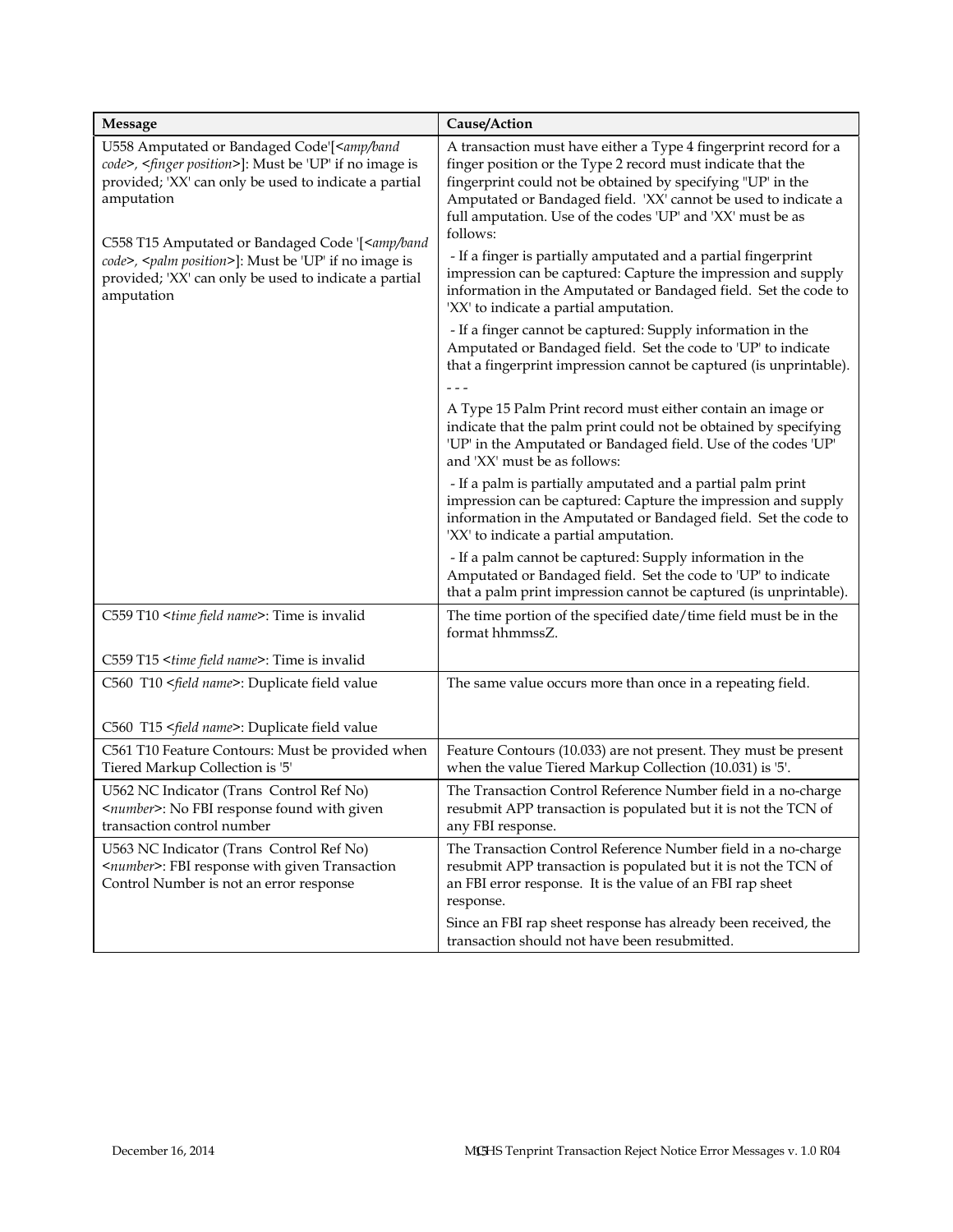| <b>Message</b>                                                                                                                                                                                                                                                                                                                        | Cause/Action                                                                                                                                                                                                                                                                                        |
|---------------------------------------------------------------------------------------------------------------------------------------------------------------------------------------------------------------------------------------------------------------------------------------------------------------------------------------|-----------------------------------------------------------------------------------------------------------------------------------------------------------------------------------------------------------------------------------------------------------------------------------------------------|
| U564 NC Indicator (Trans Control Ref No) <value of<br="">NCI Indicator in the APP no charge resubmit<br/>transaction&gt;, <tcn fbi="" of="" response="" sre="" successful="" that<br="">was previously received&gt; on <date> for archive id<br/><archive id="">: Given Trans Control Number of an FBI</archive></date></tcn></value> | The NCI Indicator (aka Transaction Control Reference Number)<br>field in a no-charge resubmit APP transaction is populated with<br>the TCN of an FBI error response. However, a no-charge<br>resubmit APP transaction was previously submitted and<br>received a successful FBI rap sheet response. |
| error response is already associated with a<br>successful FBI response with indicated TCN and                                                                                                                                                                                                                                         | Therefore, the transaction should not have been resubmitted<br>again.                                                                                                                                                                                                                               |
| date                                                                                                                                                                                                                                                                                                                                  | Breakdown of information in the error message:                                                                                                                                                                                                                                                      |
|                                                                                                                                                                                                                                                                                                                                       | <value app="" charge="" in="" indicator="" nci="" no="" of="" resubmit<br="" the="">transaction that was just submitted (this is the FBI TCN of an<br/>FBI error response&gt;</value>                                                                                                               |
|                                                                                                                                                                                                                                                                                                                                       | <tcn fbi="" of="" previously="" received<br="" response="" sre="" successful="" that="" was=""><math display="inline">\bullet</math><br/>using that same NCI Indicator (Trans Control Ref No) value&gt;</tcn>                                                                                       |
|                                                                                                                                                                                                                                                                                                                                       | on <date fbi="" received="" response="" sre="" successful="" was=""></date>                                                                                                                                                                                                                         |
|                                                                                                                                                                                                                                                                                                                                       | for archive id <archive app="" id="" of="" original="" transaction=""> - This<br/>information is provided for use by the CIC</archive>                                                                                                                                                              |
| U591 <field name="">: Missing required field value</field>                                                                                                                                                                                                                                                                            | A required field value is missing.                                                                                                                                                                                                                                                                  |
| C591 T10 <field name="">: Missing required field value</field>                                                                                                                                                                                                                                                                        | In some multi-part fields, even if the field is not required, if one<br>field element is present then others may be required. For<br>example, in the Driver's License field, it the Number is present,<br>then the State must be present, and vice versa.                                           |
| C591 T15 <field field="" missing="" name:="" required="" td="" value<=""><td>If the value that is considered 'essentially null" (e.g., 'None',<br/>'NA', '/'), then it is considered missing for purposes of this<br/>validation.</td></field>                                                                                        | If the value that is considered 'essentially null" (e.g., 'None',<br>'NA', '/'), then it is considered missing for purposes of this<br>validation.                                                                                                                                                  |
| U592 <field name="">: Too many occurrences of field</field>                                                                                                                                                                                                                                                                           | There are too many occurrences in a repeating field.                                                                                                                                                                                                                                                |
| C592 T10 <field name="">: Too many occurrences of<br/>field</field>                                                                                                                                                                                                                                                                   |                                                                                                                                                                                                                                                                                                     |
| C592 T15 <field name="">: Too many occurrences of<br/>field</field>                                                                                                                                                                                                                                                                   |                                                                                                                                                                                                                                                                                                     |
| U593 <field name=""> '<value>: Field value too short</value></field>                                                                                                                                                                                                                                                                  | The number of characters in the field value is less than the<br>minimum allowed.                                                                                                                                                                                                                    |
| U594 <field name=""> '<value>: Field value too long</value></field>                                                                                                                                                                                                                                                                   | The number of characters in the field value is greater than the<br>maximum allowed.                                                                                                                                                                                                                 |
| C594 T10 <field name=""> '<value>': Field value too long</value></field>                                                                                                                                                                                                                                                              |                                                                                                                                                                                                                                                                                                     |
| C594 T15 <field name=""> '<value>': Field value too long</value></field>                                                                                                                                                                                                                                                              |                                                                                                                                                                                                                                                                                                     |
| U602 Invalid Record Types: ( <type number="">, <record<br><math>number</math>) </record<br></type>                                                                                                                                                                                                                                    | One or more unrecognized record types (other than a Type 1, 2,<br>4, 10, or 15) was encountered in a transaction.                                                                                                                                                                                   |
|                                                                                                                                                                                                                                                                                                                                       | The record type is followed by the record number which<br>indicates that it was the nth record in the transaction. All invalid<br>record types that are detected are listed in one U602 message                                                                                                     |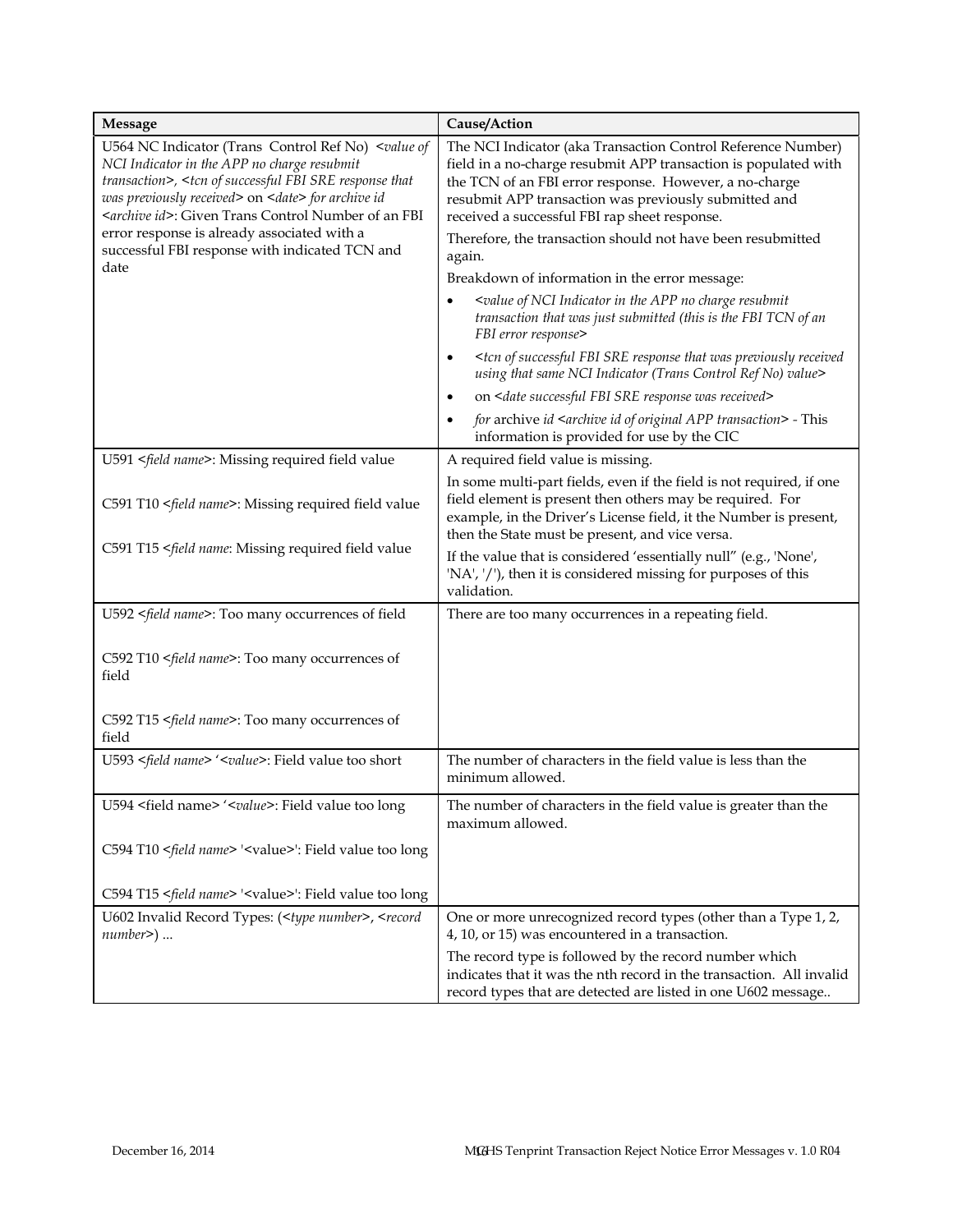| Message                                                                                                                                                                              | Cause/Action                                                                                                                                                                                                                                           |
|--------------------------------------------------------------------------------------------------------------------------------------------------------------------------------------|--------------------------------------------------------------------------------------------------------------------------------------------------------------------------------------------------------------------------------------------------------|
| U603 <field name="">: ANSI/NIST format exception:<br/><nist message="" parser=""></nist></field>                                                                                     | If this message is on a reject notice, this scanning station<br>software error must be corrected before the transaction can be<br>resubmitted.                                                                                                         |
| C603 T10 <field name="">: ANSI/NIST format<br/>exception: <nist message="" parser=""></nist></field>                                                                                 | The record contains the indicated ANSI/NIST format error<br>making it impossible to correctly parse the fields in the record.                                                                                                                          |
| C603 T15 <field name="">: ANSI/NIST format<br/>exception: <nist message="" parser=""></nist></field>                                                                                 |                                                                                                                                                                                                                                                        |
| U609 Arrest Tracking # ' <value>': Invalid ATN --</value>                                                                                                                            | The ATN number did not pass the check digit check.                                                                                                                                                                                                     |
| check digit error                                                                                                                                                                    | If the number is keyed in on a card scan, this is caused by a data<br>entry error.                                                                                                                                                                     |
|                                                                                                                                                                                      | If the scanning station is a live scan, the number is automatically<br>by the live scan software using a block of numbers downloaded<br>from MCHS. The scanning station software error must be<br>corrected before the transaction can be resubmitted. |
| U610 Type 1 Arr/App/DOC Agency ORI ' <value>':<br/>Agency does not match Type 2 Arrest Agency ORI</value>                                                                            | This scanning station software error must be corrected before the<br>transaction can be resubmitted.                                                                                                                                                   |
| field                                                                                                                                                                                | Field 1.08 Applicant/Arrest/DOC Agency has an Arrest Agency<br>value that is different than field 2.072 Arrest Agency ORI.                                                                                                                             |
|                                                                                                                                                                                      | The scanning station software should set from the Arrest Agency<br>ORI field.                                                                                                                                                                          |
| U611 Transaction Control No ' <value>': Does not<br/>begin with station id<br/>This message is similar to U708 and is redundant<br/>with U616. (May never get this message.)</value> | This applies to Version 05nn only. This applies only to station-<br>submitted transactions. Field 1.09 Transaction Control No is<br>invalid. Specifically, field value must match the value in the<br>Email From line but does not.                    |
|                                                                                                                                                                                      | The vendor's software should set this field automatically<br>according to the required format of <station id="">-<date>-<sequence<br>number&gt;.</sequence<br></date></station>                                                                        |
| U612 Transaction Control No ' <value>': Date portion<br/>invalid or in the future</value>                                                                                            | This scanning station software error must be corrected before the<br>transaction can be resubmitted.                                                                                                                                                   |
|                                                                                                                                                                                      | Field 1.09 Transaction Control No is invalid. Specifically, the<br>date portion must be a valid date in the format ccyymmdd and<br>not in the future.                                                                                                  |
|                                                                                                                                                                                      | The scanning station software should set this field automatically<br>according to the required format of <station id="">-<date>-<sequence<br>number&gt;.</sequence<br></date></station>                                                                |
| U613 Transaction Control No ' <value>': Sequence<br/>number portion invalid or out of range</value>                                                                                  | This scanning station software error must be corrected before the<br>transaction can be resubmitted.                                                                                                                                                   |
|                                                                                                                                                                                      | Field 1.09 Transaction Control No is invalid. Specifically, the<br>sequence number portion must be a four digit integer 0001<br>through 9999.                                                                                                          |
|                                                                                                                                                                                      | This field should be automatically set according to the required<br>format of <station id="">-<date>-<sequence number="">.</sequence></date></station>                                                                                                 |
| U614 Transaction Control No ' <value>': Field does<br/>not have correct format</value>                                                                                               | This scanning station software error must be corrected before the<br>transaction can be resubmitted.                                                                                                                                                   |
|                                                                                                                                                                                      | Field 1.09 Transaction Control No is invalid.                                                                                                                                                                                                          |
|                                                                                                                                                                                      | This field should be automatically set according to the required<br>format of <station id="">-<date>-<sequence number="">.</sequence></date></station>                                                                                                 |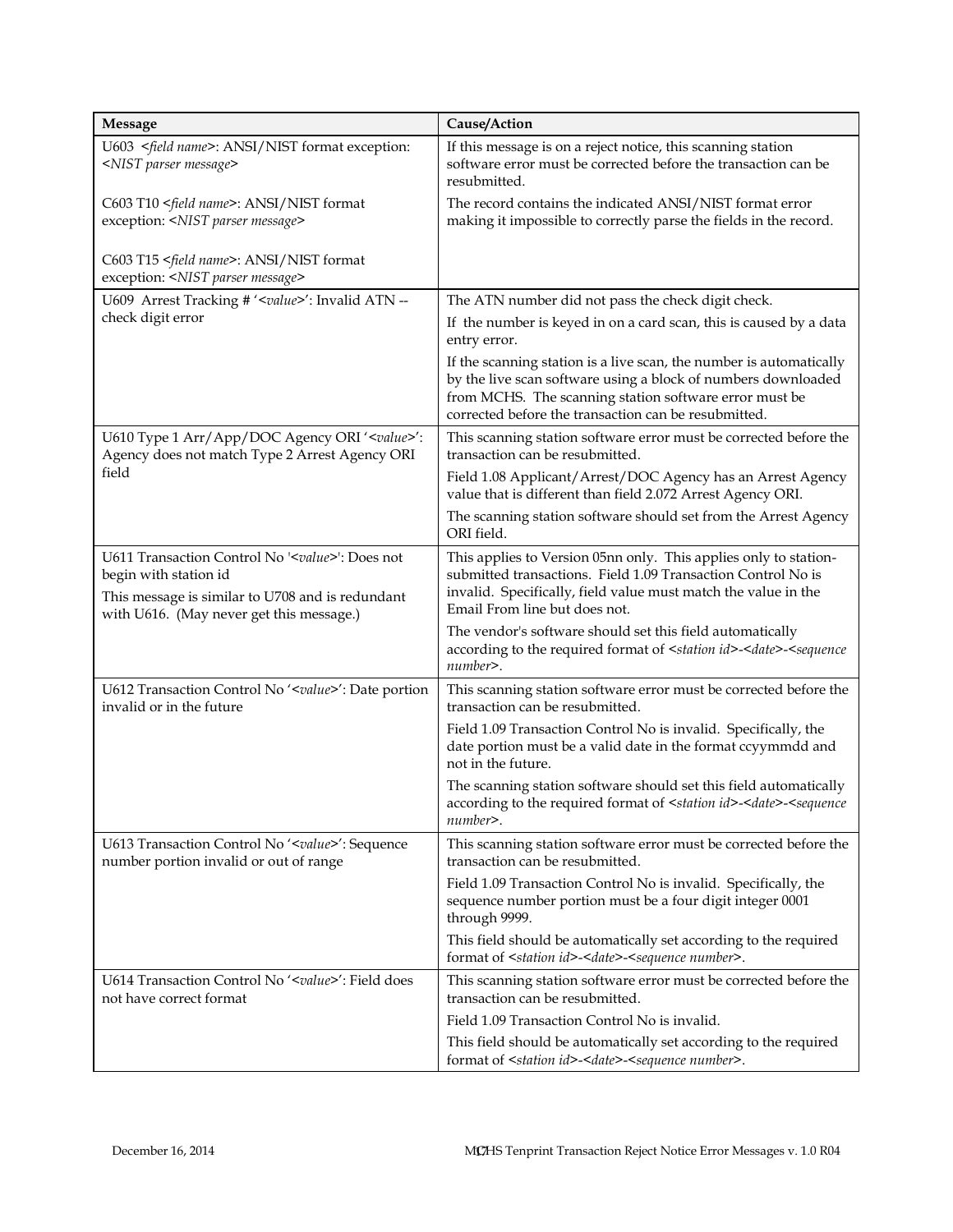| <b>Message</b>                                                                                                                                                                                                                                                    | Cause/Action                                                                                                                                                                                                                                                                       |
|-------------------------------------------------------------------------------------------------------------------------------------------------------------------------------------------------------------------------------------------------------------------|------------------------------------------------------------------------------------------------------------------------------------------------------------------------------------------------------------------------------------------------------------------------------------|
| U615 Transaction Control No ' <value>': Station Id in<br/>TCN does not follow naming convention</value>                                                                                                                                                           | This scanning station software error must be corrected before the<br>transaction can be resubmitted.                                                                                                                                                                               |
|                                                                                                                                                                                                                                                                   | The first two characters of the Station Id in the Transaction<br>Control Number do not follow the following naming<br>convention:<br>First Two                                                                                                                                     |
|                                                                                                                                                                                                                                                                   | Characters<br><b>Meaning</b><br>Local agency live scan using station id<br>ls<br>Local agency card scan using station id<br>lc<br>CIC live scan using station id<br>$\mathbf{C}\mathbf{S}$<br>CIC card scan using station id<br>cc                                                 |
| U616 Transaction Control No ' < station id>': Station<br>Id in TCN does not match station id in Email From                                                                                                                                                        | This scanning station software error must be corrected before the<br>transaction can be resubmitted.                                                                                                                                                                               |
| Line                                                                                                                                                                                                                                                              | The station id at the beginning of the TCN and the station id in<br>the Email From line are different.                                                                                                                                                                             |
| U621 Type 1 Contents: Transaction file ended before<br>all records identified in Type 1 have been read                                                                                                                                                            | This scanning station software error must be corrected before the<br>transaction can be resubmitted.                                                                                                                                                                               |
|                                                                                                                                                                                                                                                                   | The file content is inconsistent with the structure indicated in the<br>Type 1 Contents field.                                                                                                                                                                                     |
| U622 Type 1 Contents: Transaction file has<br>additional data after last record identified in Type 1                                                                                                                                                              | This scanning station software error must be corrected before the<br>transaction can be resubmitted.                                                                                                                                                                               |
|                                                                                                                                                                                                                                                                   | The file content is inconsistent with the structure indicated in the<br>Type 1 Contents field.                                                                                                                                                                                     |
| U623 Type 1 Contents <value>: Type <record type=""><br/>record has IDC <idc value=""> but should have IDC<idc< td=""><td>This scanning station software error must be corrected before the<br/>transaction can be resubmitted.</td></idc<></idc></record></value> | This scanning station software error must be corrected before the<br>transaction can be resubmitted.                                                                                                                                                                               |
| value as identified in Type 1                                                                                                                                                                                                                                     | The file content is inconsistent with the structure indicated in the<br>Type 1 Contents field.                                                                                                                                                                                     |
| U624 Type 1 Contents [ <idc value="">,<number of<br="">occurrences&gt;]: Type 1 IDC occurrence 0 is not equal</number></idc>                                                                                                                                      | This scanning station software error must be corrected before the<br>transaction can be resubmitted.                                                                                                                                                                               |
| to number of additional occurrences of Contents<br>field                                                                                                                                                                                                          | The IDC subfield in the 0th occurrence of the Contents field<br>should indicate the number of occurrences (and therefore the<br>number of non-Type 1 records in the file) that follow. Value in<br>the field is inconsistent with the number of occurrences that are<br>populated. |
| U651 <field name.=""> '<value>': Value must be binary 0<br/>or 1</value></field>                                                                                                                                                                                  | This scanning station software error must be corrected before the<br>transaction can be resubmitted.                                                                                                                                                                               |
|                                                                                                                                                                                                                                                                   | The Type 4 field must be set to binary $0$ or $1$ .                                                                                                                                                                                                                                |
| U652 T4 Fingerprint Position [<br>byte>] ' <value>':<br/>Value must be binary 255</value>                                                                                                                                                                         | This scanning station software error must be corrected before the<br>transaction can be resubmitted.                                                                                                                                                                               |
|                                                                                                                                                                                                                                                                   | Each of the second through sixth bytes of this Type 4 field must<br>be set to binary 255.                                                                                                                                                                                          |
| U653 T4 Fingerprint Position [0] ' <value>': Value<br/>must be in the range 1 to 14</value>                                                                                                                                                                       | This scanning station software error must be corrected before the<br>transaction can be resubmitted.                                                                                                                                                                               |
|                                                                                                                                                                                                                                                                   | The first byte of the Type 4 field must be in the range 1 to 14.                                                                                                                                                                                                                   |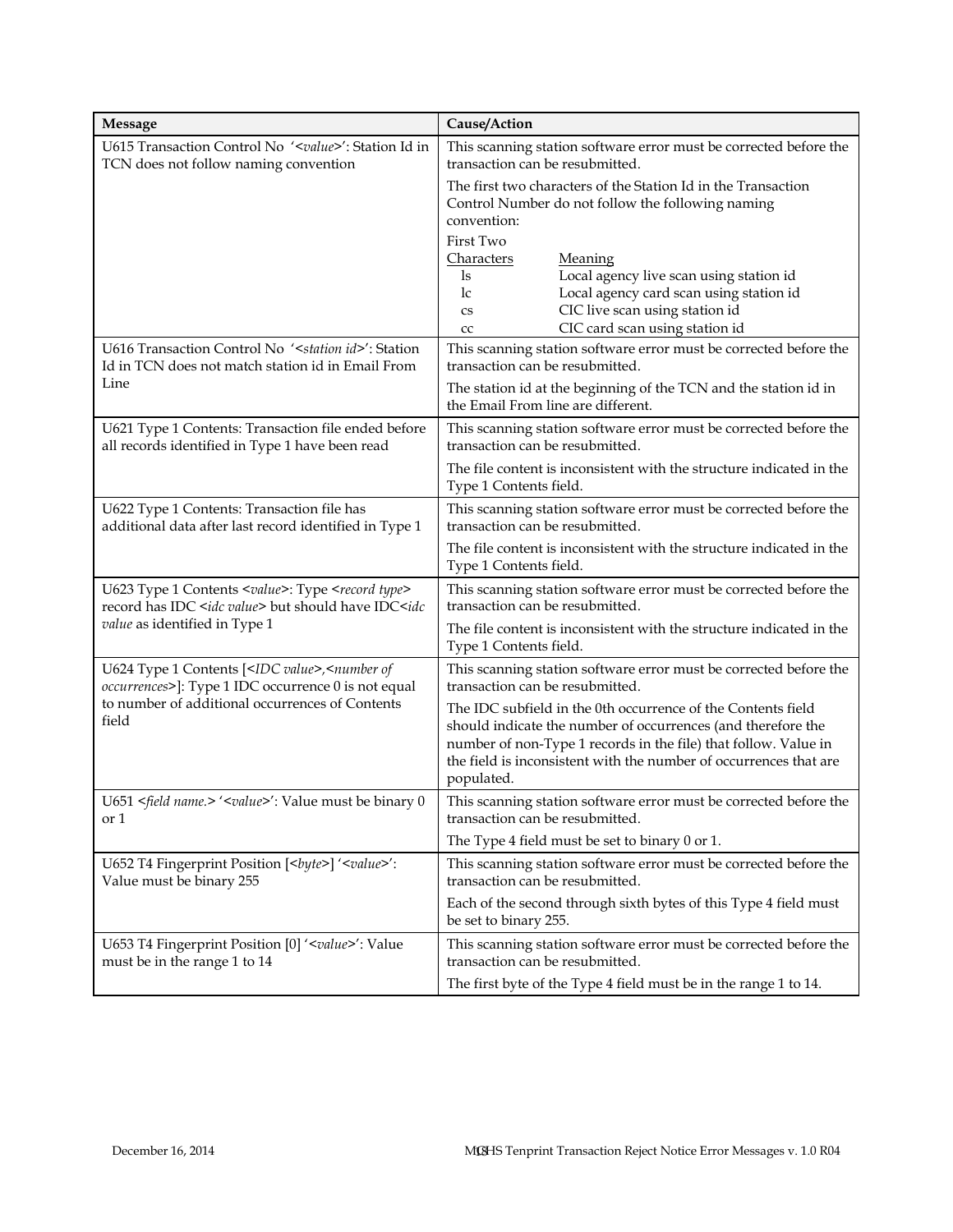| <b>Message</b>                                                                   | Cause/Action                                                                                                                                                                                                                                                         |
|----------------------------------------------------------------------------------|----------------------------------------------------------------------------------------------------------------------------------------------------------------------------------------------------------------------------------------------------------------------|
| U654 T4 Horizontal Line Length' <value>': Value</value>                          | For Type 4 fingerprint records:                                                                                                                                                                                                                                      |
| larger than maximum                                                              | This applies to Version 05nn only.                                                                                                                                                                                                                                   |
| U654 T4 Vertical Line Length' <value>': Value larger<br/>than maximum</value>    | The value of the Type 4 field is larger than the maximum<br>allowed.                                                                                                                                                                                                 |
|                                                                                  | T4 Horizontal Line Length: The maximum value varies<br>depending on the Finger Position.                                                                                                                                                                             |
| C654 T15 Horizontal Line Length' <value>': Value<br/>larger than maximum</value> | <b>Finger Position</b><br><u>Max HLL</u><br>800<br>1 - 10 Rolled Impressions Fingers<br>500<br>11 - 12 Plain Thumb Impressions                                                                                                                                       |
| C654 T15 Vertical Line Length' <value>': Value larger<br/>than maximum</value>   | 13 - 14 Plain Finger Impressions<br>1600<br>T4 Vertical Line Length: The maximum value varies depending                                                                                                                                                              |
|                                                                                  | on the Finger Position.<br><b>Finger Position</b><br><u>Max VLL</u><br>750<br>1 - 10 Rolled Impressions Fingers<br>11-12 Plain Thumb Impressions<br>1500<br>1500<br>13 - 14 Plain Finger Impressions                                                                 |
|                                                                                  | For Type 15 Palm Print records:                                                                                                                                                                                                                                      |
|                                                                                  | The value of the Type 15 field is larger than the maximum<br>allowed.                                                                                                                                                                                                |
|                                                                                  | T15 Horizontal Line Length (15.006): The maximum value is<br>determined based on the Palm codes and dimensions Table 8 in<br>NIST-2011.                                                                                                                              |
|                                                                                  | Palm Code<br><u>Max HLL</u><br>2750<br>21<br>22<br>900<br>23<br>2750<br>24<br>900<br>25<br>2750<br>26<br>2750<br>27<br>2750<br>28<br>2750<br>T15 Vertical Line Length (10.007): The maximum value is<br>determined based on the palm codes and dimensions Table 8 in |
|                                                                                  | NIST-2011.                                                                                                                                                                                                                                                           |
|                                                                                  | Palm Code<br>Max VLL<br>4000<br>21<br>2500<br>22<br>23<br>4000<br>24<br>2500<br>25<br>2750<br>26<br>2750<br>27<br>2750                                                                                                                                               |
|                                                                                  | $28\,$<br>2750                                                                                                                                                                                                                                                       |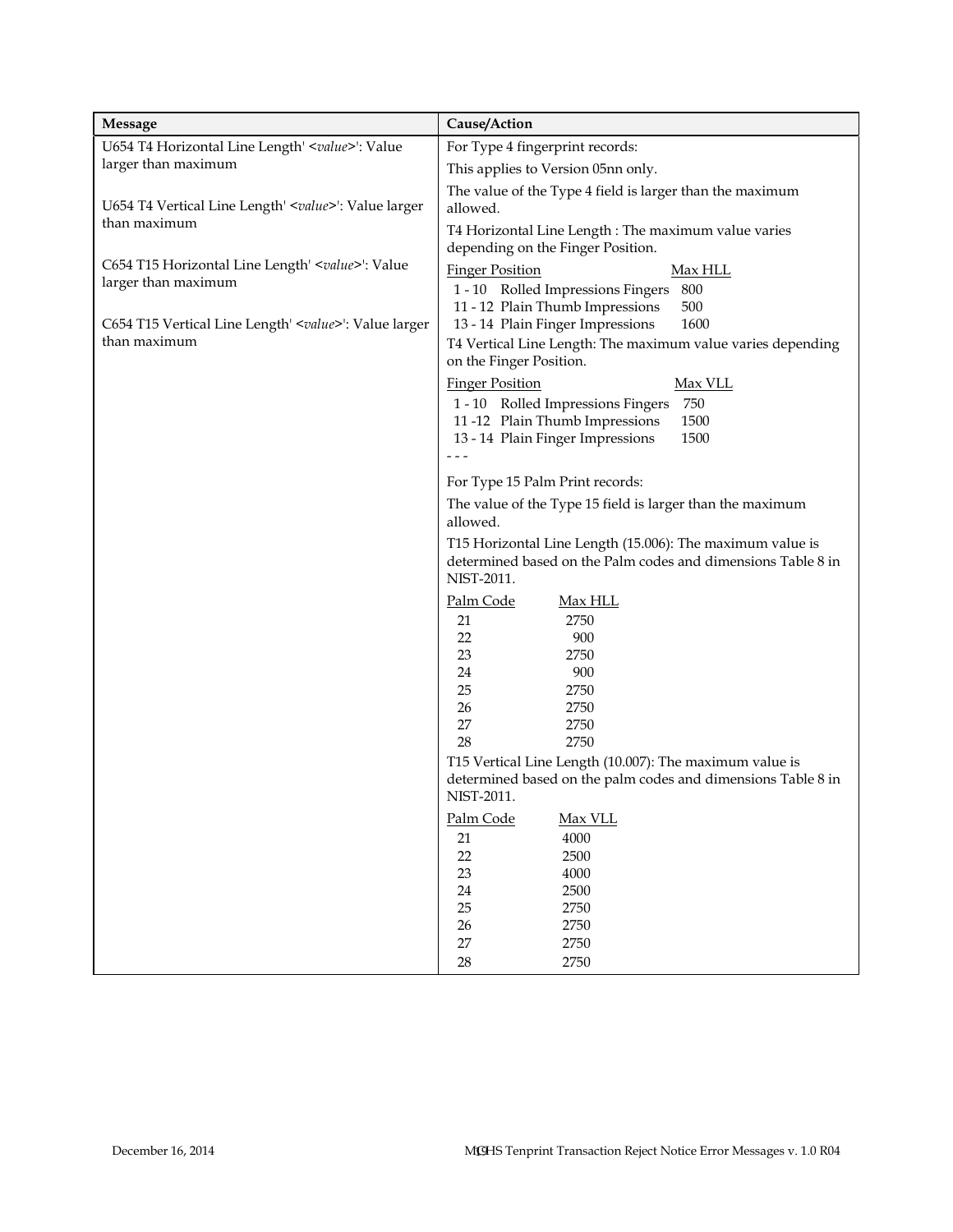| <b>Message</b>                                                                        | Cause/Action                                                                                                                                                                                                                           |
|---------------------------------------------------------------------------------------|----------------------------------------------------------------------------------------------------------------------------------------------------------------------------------------------------------------------------------------|
| U655 T4 Impression Type ' <value>': Invalid<br/>impression type</value>               | If this message is on a reject notice, this scanning station<br>software error must be corrected before the transaction can be<br>resubmitted.                                                                                         |
| C655 T15 Impression Type ' <value>': Invalid<br/>impression type</value>              | The Type 4 field value is invalid or does not coincide with the<br>station type. Valid values are based on the scanning station type<br>and the Finger Position as follows:<br>0 Live scan plain impression for finger positions 11-14 |
|                                                                                       | 1 Live scan rolled impression for finger positions 1-10<br>2 Card scan plain impression for finger positions 11-14<br>3 Card scan rolled impression for finger positions 1-10                                                          |
|                                                                                       | T15 Impression Type (15.003) value does not coincide with the<br>station type. Valid values are based on the scanning station type<br>and the Finger Position as follows:                                                              |
|                                                                                       | <b>Station Type</b><br><u>Type</u><br>Live scan palm<br>10<br>Non-live scan palm<br>11                                                                                                                                                 |
|                                                                                       | The scanning station vendor must correct this problem. If the<br>error is in a Type 4 fingerprint record, the transaction must be<br>resubmitted.                                                                                      |
| C665 Type 10 Facial/SMT: Transaction may not<br>contain more than three facial photos | The CIC limits the number of images due to storage space<br>considerations. Excess images must be removed.                                                                                                                             |
| C666 Type 10 Facial/SMT: Transaction may not<br>contain more than three SMT photos    | The CIC limits the number of images due to storage space<br>considerations. Excess images must be removed.                                                                                                                             |
| C667 T10 <field value=""> '<value>': Value smaller than<br/>minimum</value></field>   | The value of the Type 10 field is less than the minimum allowed<br>by the CIC.                                                                                                                                                         |
|                                                                                       | For facial photos:                                                                                                                                                                                                                     |
|                                                                                       | T10 Horizontal Line Length (10.006): The minimum value varies<br>depending on the Subject Acquisition Profile (SAP) (10.013)<br>Level.                                                                                                 |
|                                                                                       | <b>SAP Level</b><br><u>Min HLL</u>                                                                                                                                                                                                     |
|                                                                                       | 384<br>20                                                                                                                                                                                                                              |
|                                                                                       | 30<br>480<br>768<br>40                                                                                                                                                                                                                 |
|                                                                                       | T10 Vertical Line Length (10.007): The minimum value varies<br>depending on the Subject Acquisition Profile (SAP) (10.013)<br>Level.                                                                                                   |
|                                                                                       | <b>SAP Level</b><br>Min VLL<br>384<br>20<br>30<br>600<br>40<br>1024                                                                                                                                                                    |
|                                                                                       | For SMT photos:                                                                                                                                                                                                                        |
|                                                                                       | T10 Horizontal Line Length (10.006): 100                                                                                                                                                                                               |
|                                                                                       | T10 Vertical Line Length (10.007): 100                                                                                                                                                                                                 |
|                                                                                       | The minimum values for HLL and VLL are set in the properties<br>file in the Photo. <sap level="">.<field> and SMT.<field>.Min fields.</field></field></sap>                                                                            |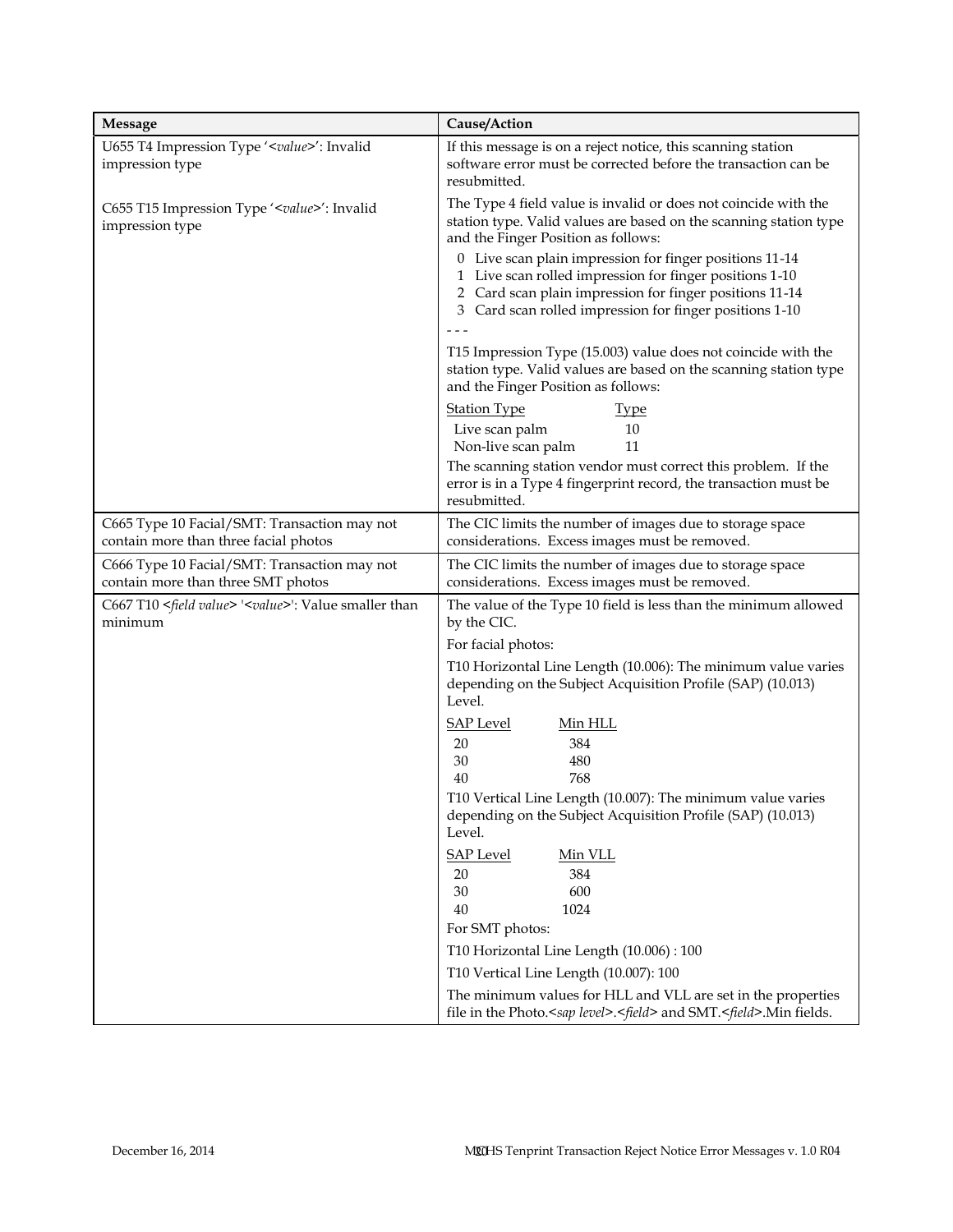| Message                                                                                                                                                                         | Cause/Action                                                                                                                                                                                                                    |
|---------------------------------------------------------------------------------------------------------------------------------------------------------------------------------|---------------------------------------------------------------------------------------------------------------------------------------------------------------------------------------------------------------------------------|
| C668 T10 HLL and VLL ' <value>': Image has wrong<br/>aspect ratio</value>                                                                                                       | This applies to Subject Acquisition Profile (SAP) (10.013) Levels<br>30 and 40. The image aspect ratio is the Horizontal Line Length<br>(10.006) divided by the Vertical Line Length (10.007) and must<br>be:                   |
|                                                                                                                                                                                 | For SAP Level 30 it must be 0.80 (ratio 4:5).<br>For SAP Level 40 it must be 0.75 (ratio 3:4).                                                                                                                                  |
| C669 T10 HLL and VLL ' <value>': Image has aspect<br/>ratio that is out of range</value>                                                                                        | This applies to Subject Acquisition Profile (SAP) (10.013) Level<br>20. The image aspect ratio is the Horizontal Line Length divided<br>by the Vertical Line Length. It must be in the range 0.75 - 1.00<br>$(ratio 3:4 - 1:1)$ |
| C670 T10 HPS and VPS ' <value>': Pixel aspect ratio<br/>must be 1.0</value>                                                                                                     | The pixel aspect ratio is the Transmitted Horizontal Pixel Scale<br>(10.009) divided by the Transmitted Vertical Pixel Scale (10.010).<br>It must always be 1.00 (ratio 1:1).                                                   |
| C671 Type 15 Palm Print: Transaction may not<br>contain more than six palm print images                                                                                         | The CIC limits the number of images due to storage space<br>considerations. Excess images must be removed.                                                                                                                      |
| C672 T15 Friction Ridge Generalized Position<br>'[ <palm code="" full,="" pair="" palm="">]': Cannot supply<br/>both full palm and upper/lower palm pair</palm>                 | Records for both the full palm and one or both palm positions in<br>an upper/lower pair were included in the transaction. Either the<br>full palm or the left/right palm pair can be included, but not<br>both.                 |
|                                                                                                                                                                                 | The Friction Ridge Generalized Positions (15.013) in brackets<br>indicate which palm contains both types of images:                                                                                                             |
|                                                                                                                                                                                 | Palm Codes<br>Hand<br>Right Hand<br>21, 25/26<br>23, 27/28<br>Left Hand                                                                                                                                                         |
| C673 T15 Friction Ridge Generalized Position<br>'[ <palm code="" pair="">]': Missing one of upper/lower<br/>palm pair</palm>                                                    | A record for only one of the palm positions in an upper/lower<br>pair was included in the transaction. Both upper and lower<br>must be present.                                                                                 |
|                                                                                                                                                                                 | The Friction Ridge Generalized Positions (15.013) in brackets<br>indicate which palm is missing an image:                                                                                                                       |
|                                                                                                                                                                                 | Palm Codes<br>Hand<br>25/26<br>Right Hand<br>Left Hand<br>27/28                                                                                                                                                                 |
| C674 T15 Friction Ridge Generalized Position<br>' <value>': More than one palm print for the same<br/>position</value>                                                          | More than one Type 15 Palm Print record for the same palm<br>position was included in a transaction. Only one record per<br>palm position is allowed.                                                                           |
| C675 T10 Subject Acquisition Profile '[ <sap in<br="">previous record&gt;, <sap current="" in="" record="">]': SAP must<br/>be the same in all facial photo records</sap></sap> | In a single transaction, the Subject Acquisition Profile (SAP)<br>(10.013) level must be the same in all facial photo records.                                                                                                  |
| C676 T15 Palmprint Position '[23, 27/28]': Missing<br>full or upper/lower palm pair for left hand                                                                               | If Type 15 Palm Print records are included in the transaction, a<br>Type 15 record for each hand is required. Either a fill palm or<br>and upper/lower pair.                                                                    |
| C676 T15 Palmprint Position '[21 25/26]': Missing<br>full or upper/lower palm pair for right hand                                                                               | See also message 558.                                                                                                                                                                                                           |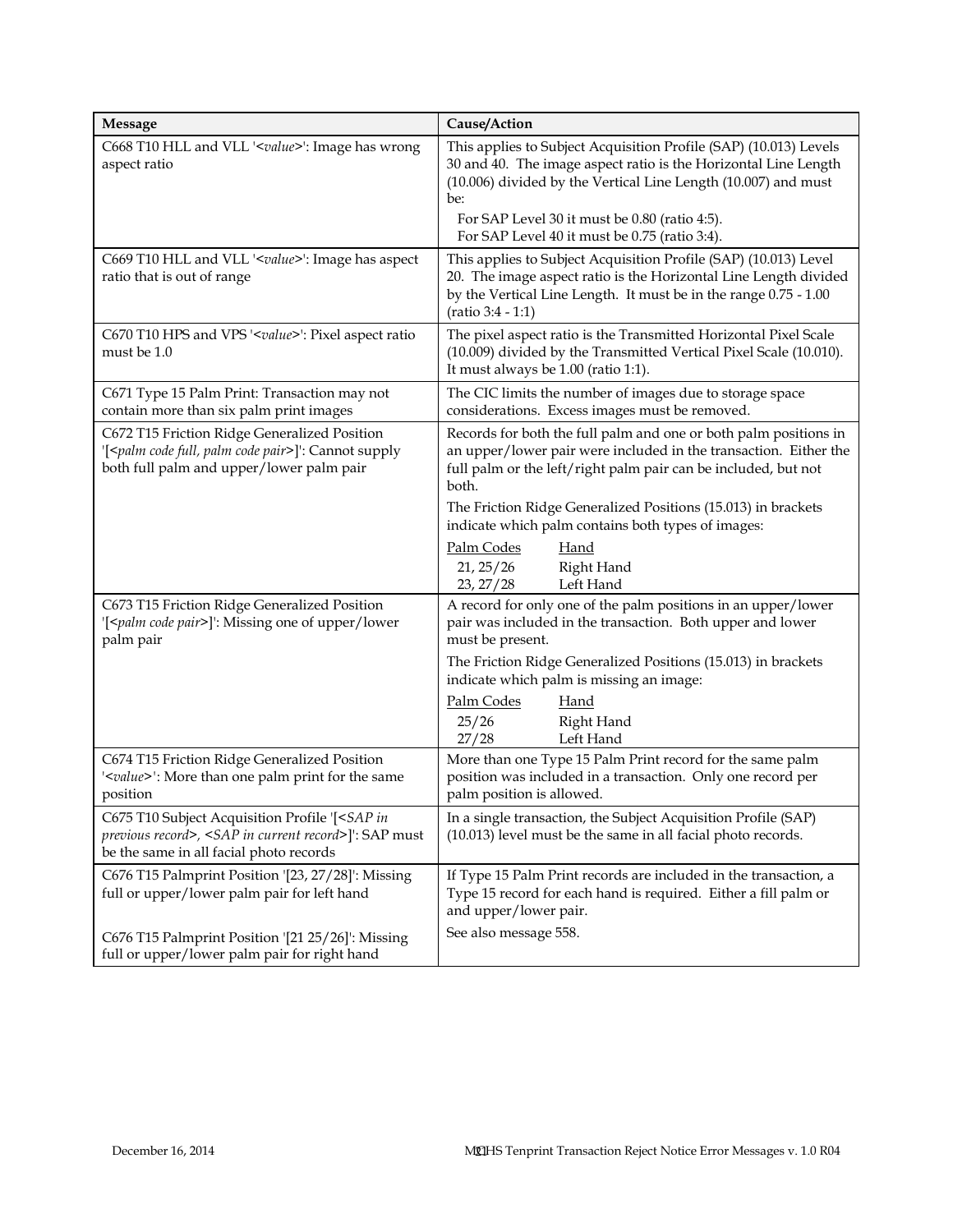| <b>Message</b>                                                                                                                                                          | Cause/Action                                                                                                                                            |
|-------------------------------------------------------------------------------------------------------------------------------------------------------------------------|---------------------------------------------------------------------------------------------------------------------------------------------------------|
| U701 <field name=""> '<value>': Value not on MCHS</value></field>                                                                                                       | The value was not found on the specified MCHS edit table.                                                                                               |
| edit table ' <edit name="" table="">'<br/>C701 T10 <field name=""> '<value>': Value not on MCHS</value></field></edit>                                                  | If the value appears to be valid contact the CIC. It may need to<br>be added to the edit table and downloaded to the scanning<br>station.               |
| edit table ' <edit name="" table="">'</edit>                                                                                                                            | The fields that require use of specific values are identified in the<br>Instruction Manuals listed in Section 2.0 of this document. The                 |
| C701 T15 <field name=""> '<value>': Value not on MCHS<br/>edit table '<edit name="" table="">'</edit></value></field>                                                   | valid values are also included in the manuals. Appendix A in<br>the manuals describes how the scanning stations obtain the lists<br>of valid values.    |
| U702 <field name=""> '<value>': Value does not have<br/>efts_code on table '<edit name="" table="">'</edit></value></field>                                             | The value was found on the specified edit table but the required<br>EFTS code is not on the edit table.                                                 |
|                                                                                                                                                                         | If the value is in a repeating field, the occurrence is included.                                                                                       |
|                                                                                                                                                                         | Contact the CIC to correct this problem.                                                                                                                |
| U703 Arrest Tracking No ' <value>': No ATN block</value>                                                                                                                | No ATN Block was found for the live scan station.                                                                                                       |
| for live scan                                                                                                                                                           | Contact the CIC to correct this problem.                                                                                                                |
| U704 Arrest Tracking No ' <value>': Invalid ATN --<br/>not in authorized range for live scan</value>                                                                    | The ATN number is outside the authorized range for the live<br>scan.                                                                                    |
|                                                                                                                                                                         | Contact the CIC to determine the cause of this problem. The<br>scanning station software may need to be corrected.                                      |
| U705 Email From Line ' <value>': Station/Operator<br/>not authorized to submit '<transaction type="">'<br/>transactions</transaction></value>                           | The Local agency station or the CIC Operator in the email 'from'<br>line is not authorized to transmit the type of ten-print<br>transaction indicated.  |
|                                                                                                                                                                         | Contact the CIC to determine the cause of this problem. The<br>scanning station software may need to be corrected.                                      |
| U706 Print Agency ORI ' <value>': Print Agency ORI<br/>does not match live scan ORI</value>                                                                             | The ORI in the Print Agency field 1.07 does not match the ORI<br>listed for the live scan.                                                              |
|                                                                                                                                                                         | Contact the CIC to determine the cause of this problem. The<br>scanning station software may need to be corrected.                                      |
| U708 Transaction Control No ' <station id="">': Station<br/>Id in TCN is not on MCHS Table 'Users'</station>                                                            | The station id at the beginning of the TCN was not found on the<br>Users table.                                                                         |
|                                                                                                                                                                         | Contact the CIC to determine the cause of this problem. The<br>scanning station software may need to be corrected.                                      |
| U710 Email From Line ' <station id="" operator="">':<br/>Station/Operator not on MCHS Table 'Users'</station>                                                           | The Local agency station or the CIC Operator in the email 'from'<br>line is not authorized to transmit the type of ten-print<br>transaction indicated.  |
|                                                                                                                                                                         | Contact the CIC to determine the cause of this problem. The<br>scanning station software may need to be corrected.                                      |
| U712 Statute Citation '[ <value, <date="" date="" of="" of<="" offense="" td=""><td>The date of arrest is prior to the enacted date on the Statute table.</td></value,> | The date of arrest is prior to the enacted date on the Statute table.                                                                                   |
| arrest>, <date enacted="" statute="">': <date date="" of="" of<br="" offense="">arrest&gt; is prior to date statute was enacted</date></date>                           | If the citation appears to be currently in use contact the CIC. It<br>may need to be added to the edit table and downloaded to the<br>scanning station. |
| U713 Statute Citation '[ <value ,<date="" date="" of="" of<="" offense="" td=""><td>The date of arrest is after the repealed date on the Statute table.</td></value>    | The date of arrest is after the repealed date on the Statute table.                                                                                     |
| arrest>, <date repealed="" statute="">']: <date date<br="" of="" offense="">of arrest&gt; is after date statute was repealed</date></date>                              | If the citation appears to be currently in use contact the CIC. It<br>may need to be added to the edit table and downloaded to the<br>scanning station. |
| U714 Statute Citation '[ <value>, <date record<="" statute="" td=""><td>The Statue is no longer valid on the MCHS edit table.</td></date></value>                       | The Statue is no longer valid on the MCHS edit table.                                                                                                   |
| last updatde>']: Statute is no longer valid                                                                                                                             | If the value appears to be currently in use contact the CIC. It<br>may need to be added to the edit table and downloaded to the<br>scanning station.    |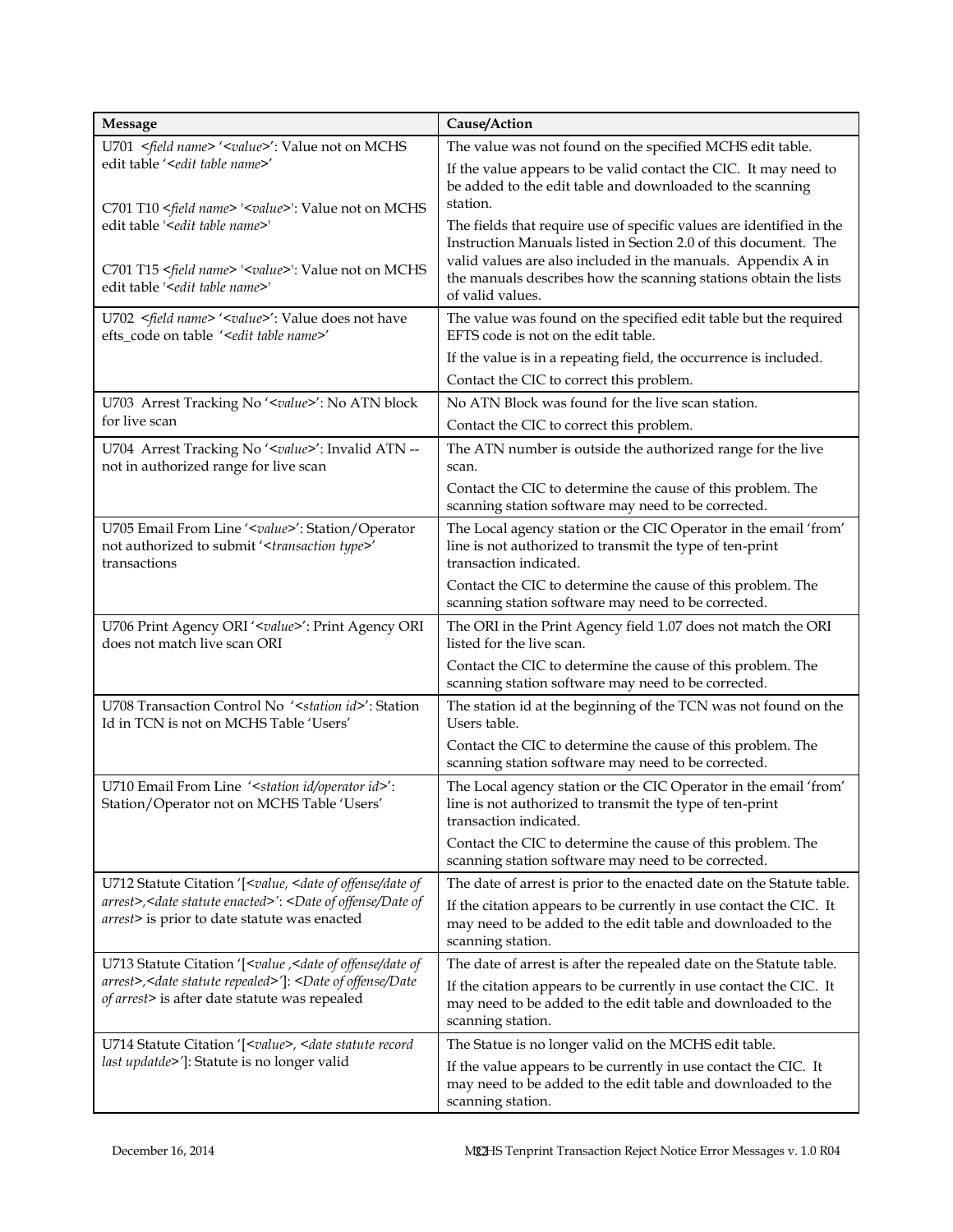| Message                                                                                                                 | Cause/Action                                                                                                                                           |
|-------------------------------------------------------------------------------------------------------------------------|--------------------------------------------------------------------------------------------------------------------------------------------------------|
| U715 Format Version ' <value>': Transaction format<br/>version does not match format version on Users<br/>table</value> | The transaction indicates that it is the format version shown but<br>the MCHS Users table lists the station with a different format<br>version number. |
|                                                                                                                         | Contact the CIC to determine the cause of this problem. The<br>scanning station software may need to be corrected.                                     |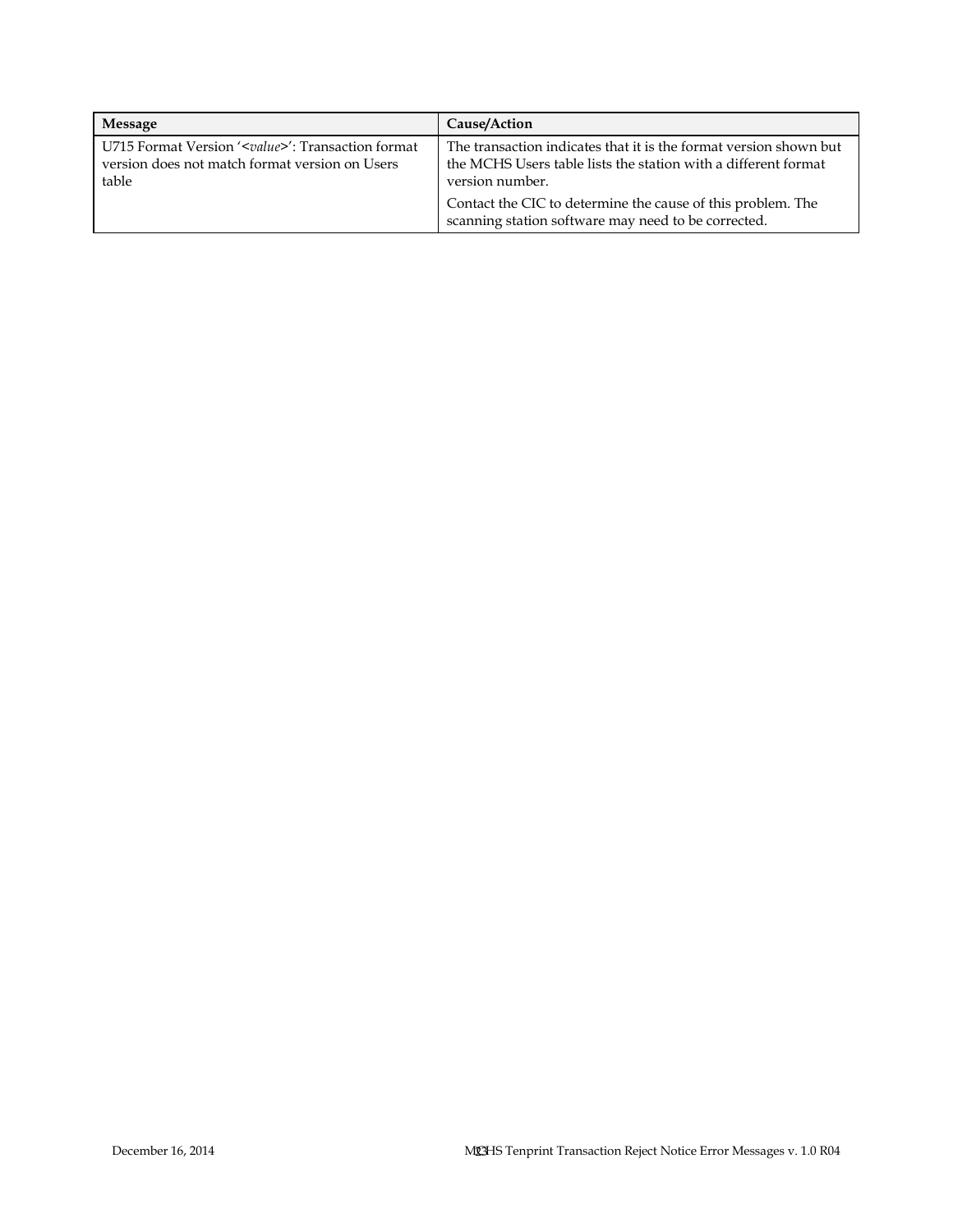| <b>Message</b>                                                                                                            | Cause/Action                                                                                                                                                                             |
|---------------------------------------------------------------------------------------------------------------------------|------------------------------------------------------------------------------------------------------------------------------------------------------------------------------------------|
| C716 T10 <field name=""> '<value>': Value not on</value></field>                                                          | The value for the field indicated is invalid. The value must be as                                                                                                                       |
| standard edit table ' <edit name="" table="">'</edit>                                                                     | specified below.                                                                                                                                                                         |
|                                                                                                                           | Field<br><b>Valid Value</b>                                                                                                                                                              |
| C716 T15 <field name=""> '<value>': Value not on<br/>standard edit table '<edit name="" table="">'</edit></value></field> | T10 Image Type (10.003)<br>FACE, SCAR, MARK, or TATTOO<br>T10 Compression Algorithm (10.011) - for facial photos<br>Based on SAP Level:<br>20: JPEGB, JPEGL, JP2, JP2L, PNG<br>30: JPEGB |
|                                                                                                                           | 40: JP2, JP2L<br>T10 Color Space (10.012) - for facial photos                                                                                                                            |
|                                                                                                                           | Based on SAP Level:                                                                                                                                                                      |
|                                                                                                                           | 20: RGB, SRGB, SYCC, YCC, GRAY<br>30: RGB, SRGB<br>40:SRGB                                                                                                                               |
|                                                                                                                           | T10 Compression Algorithm (10.011) - for SMT photos                                                                                                                                      |
|                                                                                                                           | JPEGB, JPEGL, JP2, JP2L, PNG                                                                                                                                                             |
|                                                                                                                           | T10 Color Space (10.012) - for SMT photos<br>RGB, SRGB, SYCC, YCC, GRAY                                                                                                                  |
|                                                                                                                           | T10 Subject Acquisition Profile (10.013)<br>$'20'$ , '30', or '40'                                                                                                                       |
|                                                                                                                           | T10 Distortion (10.018)                                                                                                                                                                  |
|                                                                                                                           | T10 Distortion Code<br>Barrel, Inflated, Pincushion                                                                                                                                      |
|                                                                                                                           | T10 Distortion Severity Code                                                                                                                                                             |
|                                                                                                                           | Mild, Moderate, Severe<br>T10 Subject Pose (10.020)<br>See Appx A                                                                                                                        |
|                                                                                                                           | T10 Photo Description (10.022)                                                                                                                                                           |
|                                                                                                                           | T <sub>10</sub> Photo Descriptor<br>See list in ICD                                                                                                                                      |
|                                                                                                                           | T10 Other Physical Char See list in ICD                                                                                                                                                  |
|                                                                                                                           | T10 Photo Acquisition Source (10.023)                                                                                                                                                    |
|                                                                                                                           | T10 Photo Attribute Code See Appx A                                                                                                                                                      |
|                                                                                                                           | T10 Eye Color (10.027)<br>See Appx A                                                                                                                                                     |
|                                                                                                                           | T10 Hair Color (10.028)<br>See Appx A                                                                                                                                                    |
|                                                                                                                           | T10 Device Monitoring Mode (10.030)                                                                                                                                                      |
|                                                                                                                           | See Appx A                                                                                                                                                                               |
|                                                                                                                           | T10 Feature Contours (10.033)<br>T10 Feature Contour Code See Appx A                                                                                                                     |
|                                                                                                                           | T10 SMT Descriptors (10.042)                                                                                                                                                             |
|                                                                                                                           | T10 SMT Code Indicator SCAR, MARK, TATTOO,                                                                                                                                               |
|                                                                                                                           | CHEMICAL, BRANDED, CUT                                                                                                                                                                   |
|                                                                                                                           | T10 Tattoo Class<br>See Appx A                                                                                                                                                           |
|                                                                                                                           | T10 Tattoo Subclass<br>See Appx A                                                                                                                                                        |
|                                                                                                                           | T10 Tattoo Color (10.043)<br>See Appx A                                                                                                                                                  |
|                                                                                                                           | T10 Image Transform (.044) See Appx A                                                                                                                                                    |
|                                                                                                                           | T10 Occlusions (10.045)                                                                                                                                                                  |
|                                                                                                                           | T10 Occlusion Opacity<br>See Appx A                                                                                                                                                      |
|                                                                                                                           | T10 Occlusion Type<br>See Appx A                                                                                                                                                         |
|                                                                                                                           | T15 Compression Algorithm (15.011)<br>WSQ20                                                                                                                                              |
|                                                                                                                           | T15 Device Monitoring Mode (15.030)                                                                                                                                                      |
|                                                                                                                           | See Appx A                                                                                                                                                                               |
|                                                                                                                           | If the field value is set by the scanning station software, the<br>vendor must correct the problem.                                                                                      |